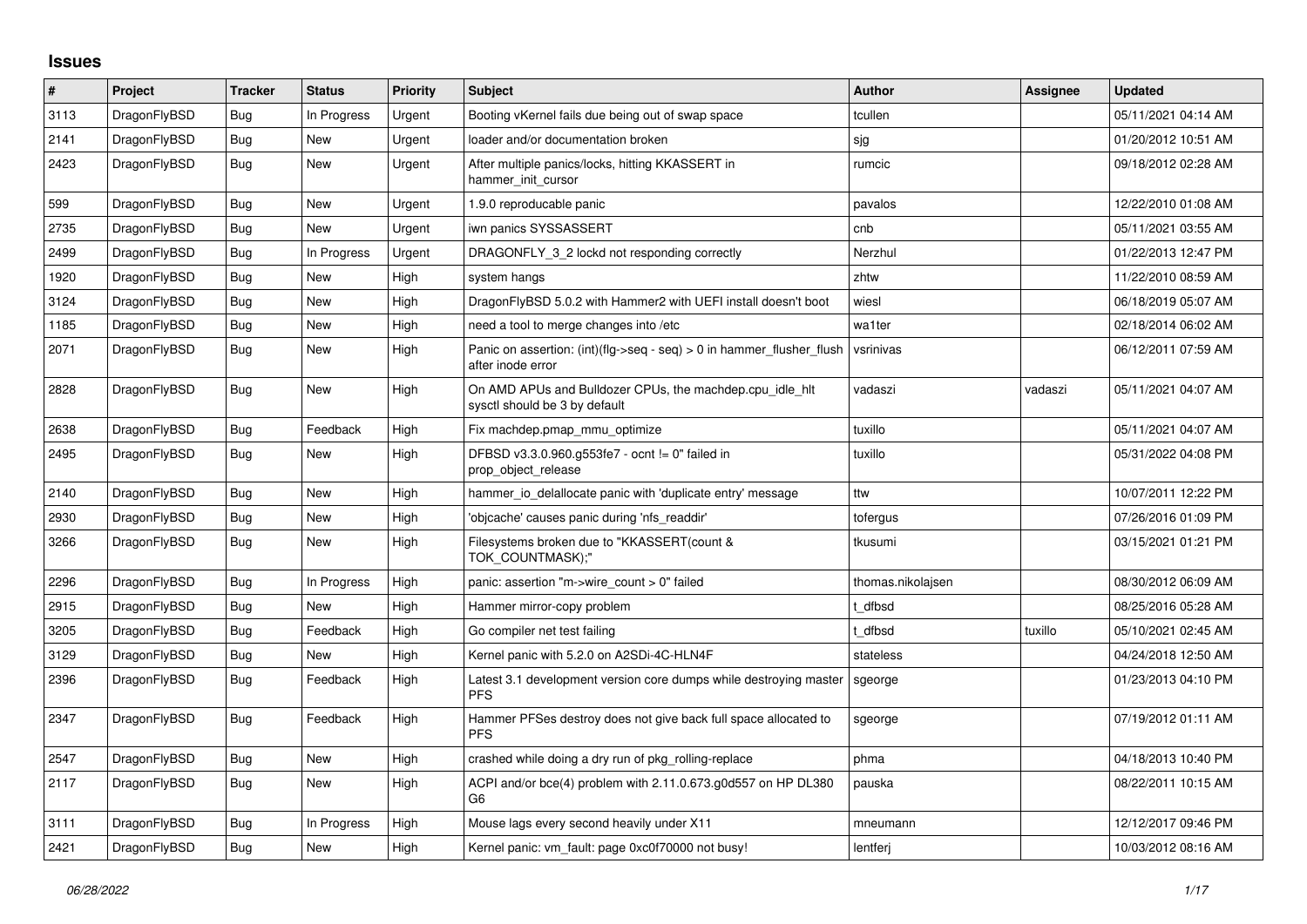| $\vert$ # | Project      | <b>Tracker</b> | <b>Status</b> | <b>Priority</b> | Subject                                                                                                                                                     | <b>Author</b>    | <b>Assignee</b> | <b>Updated</b>      |
|-----------|--------------|----------------|---------------|-----------------|-------------------------------------------------------------------------------------------------------------------------------------------------------------|------------------|-----------------|---------------------|
| 2825      | DragonFlyBSD | <b>Bug</b>     | New           | High            | 3x dhclient = hanging system (objcache exhausted)                                                                                                           | iaccovonb        | sepherosa       | 05/11/2021 03:55 AM |
| 884       | DragonFlyBSD | Bug            | In Progress   | High            | Performance/memory problems under filesystem IO load                                                                                                        | hasso            |                 | 05/11/2021 03:50 AM |
| 2657      | DragonFlyBSD | <b>Bug</b>     | New           | High            | Needs acl to migrate our servers                                                                                                                            | ferney           |                 | 03/31/2014 11:37 AM |
| 1831      | DragonFlyBSD | <b>Bug</b>     | Feedback      | High            | HAMMER "malloc limit exceeded" panic                                                                                                                        | eocallaghan      | dillon          | 06/04/2022 04:38 AM |
| 1198      | DragonFlyBSD | <b>Bug</b>     | <b>New</b>    | High            | DDB loops panic in db_read_bytes                                                                                                                            | corecode         | tuxillo         | 05/11/2021 03:51 AM |
| 2736      | DragonFlyBSD | <b>Bug</b>     | <b>New</b>    | High            | kernel panics on acpi_timer_probe function                                                                                                                  | cnb              |                 | 05/11/2021 03:55 AM |
| 3240      | DragonFlyBSD | Bug            | New           | High            | compile error because of openssl with /usr/dports/security/rhash for UlasSAYGIN<br>mysql 8 install                                                          |                  |                 | 06/04/2020 08:05 AM |
| 2870      | DragonFlyBSD | <b>Bug</b>     | <b>New</b>    | High            | Broken text and icons when glamor acceleration is used                                                                                                      | 375gnu           | ftigeot         | 01/31/2016 12:13 AM |
| 3194      | DragonFlyBSD | <b>Bug</b>     | <b>New</b>    | High            | Hammer kernel crash on mirror-stream of PFS after upgrade<br>(assertion "cursor->flags &<br>HAMMER_CURSOR_ITERATE_CHECK" failed in<br>hammer_btree_iterate) | Anonymous        |                 | 06/29/2019 01:32 PM |
| 3224      | DragonFlyBSD | <b>Bug</b>     | <b>New</b>    | Normal          | Kernel panic when trying to ping6                                                                                                                           | zhtw             |                 | 03/08/2020 08:55 AM |
| 2324      | DragonFlyBSD | <b>Bug</b>     | <b>New</b>    | Normal          | natacotrol support > 2TB not working even after the ftigeot patch                                                                                           | zenny            |                 | 03/03/2012 01:00 AM |
| 3318      | DragonFlyBSD | Bug            | In Progress   | Normal          | Segmenation fault when a process resumed with checkpt exits                                                                                                 | zabolekar        | tuxillo         | 06/18/2022 08:24 AM |
| 2585      | DragonFlyBSD | <b>Bug</b>     | New           | Normal          | Dfly 3.4.3 on ESXi 5.1, HP Smart Array P410 passthrough<br>recognised, but not functioning                                                                  | yggdrasil        | swildner        | 05/09/2022 08:14 AM |
| 604       | DragonFlyBSD | <b>Bug</b>     | In Progress   | Normal          | 1.8.1-RELEASE - clock runs fast on mainboard ASUS P5A-B                                                                                                     | veti             |                 | 05/11/2021 03:55 AM |
| 2840      | DragonFlyBSD | Bug            | <b>New</b>    | Normal          | wrong voltage is reported                                                                                                                                   | yellowrabbit2010 |                 | 09/11/2015 06:09 PM |
| 2287      | DragonFlyBSD | Bug            | New           | Normal          | HAMMER(ROOT) Illegal UNDO TAIL signature at<br>300000001967c000                                                                                             | y0n3t4n1         |                 | 11/07/2018 01:22 AM |
| 2886      | DragonFlyBSD | Bug            | <b>New</b>    | Normal          | dragonfly mail agent: sending a testmail causes high system load                                                                                            | worf             |                 | 02/05/2016 05:53 AM |
| 2490      | DragonFlyBSD | <b>Bug</b>     | <b>New</b>    | Normal          | nmalloc should color addresses to avoid cache bank conflictsw                                                                                               | vsrinivas        |                 | 06/10/2014 05:51 AM |
| 2489      | DragonFlyBSD | <b>Bug</b>     | New           | Normal          | nmalloc doesn't cache VA for allocations > 8KB                                                                                                              | vsrinivas        |                 | 06/10/2014 05:51 AM |
| 2360      | DragonFlyBSD | Bug            | In Progress   | Normal          | Wishlist: virtio driver import                                                                                                                              | vsrinivas        |                 | 06/04/2022 04:16 AM |
| 2154      | DragonFlyBSD | Bug            | New           | Normal          | vkernel copyout() doesn't return EFAULT on error                                                                                                            | vsrinivas        |                 | 10/20/2011 03:53 AM |
| 2136      | DragonFlyBSD | Bug            | New           | Normal          | socketpair() doesn't free file descriptors on copyout failure                                                                                               | vsrinivas        |                 | 04/05/2013 09:13 AM |
| 2085      | DragonFlyBSD | Bug            | <b>New</b>    | Normal          | panic: assertion: (m->flags & PG_MAPPED) == 0 in<br>vm_page_free_toq                                                                                        | vsrinivas        |                 | 06/10/2011 07:48 AM |
| 2081      | DragonFlyBSD | <b>Bug</b>     | Feedback      | Normal          | Panic on device "detach" / "failure"                                                                                                                        | vsrinivas        |                 | 02/29/2012 07:11 AM |
| 1861      | DragonFlyBSD | <b>Bug</b>     | New           | Normal          | panic via kprintf (lockmgr called in a hard section)                                                                                                        | vsrinivas        |                 | 10/11/2010 12:56 AM |
| 1749      | DragonFlyBSD | <b>Bug</b>     | In Progress   | Normal          | HAMMER fsstress panic in hammer flush inode core<br>'ip->flush_state != HAMMER_FST_FLUSH'                                                                   | vsrinivas        |                 | 05/11/2021 04:06 AM |
| 1744      | DragonFlyBSD | <b>Bug</b>     | In Progress   | Normal          | HAMMER fsstress panic in hammer_setup_child_callback                                                                                                        | vsrinivas        |                 | 05/11/2021 04:05 AM |
| 1661      | DragonFlyBSD | <b>Bug</b>     | In Progress   | Normal          | panic on password entry mount smb filesystem                                                                                                                | vsrinivas        |                 | 11/27/2021 08:29 AM |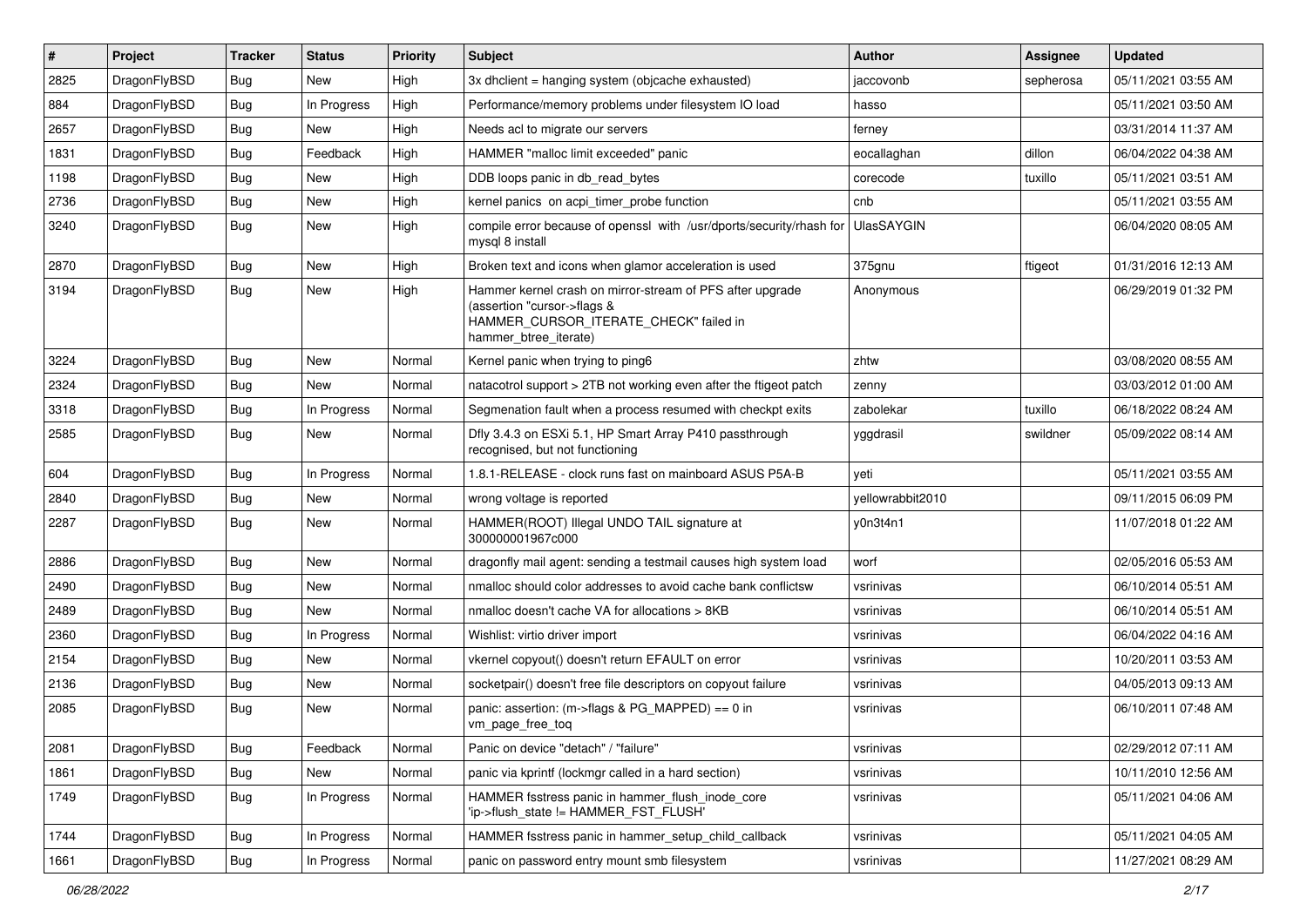| #    | Project      | <b>Tracker</b> | <b>Status</b> | <b>Priority</b> | <b>Subject</b>                                                                               | <b>Author</b> | Assignee  | <b>Updated</b>      |
|------|--------------|----------------|---------------|-----------------|----------------------------------------------------------------------------------------------|---------------|-----------|---------------------|
| 2113 | DragonFlyBSD | Bug            | <b>New</b>    | Normal          | nmalloc threaded program fork leak                                                           | vsrinivas     | vsrinivas | 08/11/2011 07:25 PM |
| 3196 | DragonFlyBSD | Bug            | <b>New</b>    | Normal          | test issue after redmine upgrade (2)                                                         | tuxillo       |           | 07/05/2019 04:33 AM |
| 3157 | DragonFlyBSD | <b>Bug</b>     | New           | Normal          | TP-Link UE300 not working in 5.2-RELEASE                                                     | tuxillo       |           | 11/15/2018 02:08 PM |
| 2647 | DragonFlyBSD | Bug            | <b>New</b>    | Normal          | HAMMER panic on 3.6.0                                                                        | tuxillo       |           | 05/11/2021 03:54 AM |
| 2641 | DragonFlyBSD | <b>Bug</b>     | <b>New</b>    | Normal          | Panic when loading natapci as module                                                         | tuxillo       |           | 05/11/2021 03:54 AM |
| 2630 | DragonFlyBSD | Bug            | New           | Normal          | Bring in latest iconv fixes from FreeBSD10 as well as csmapper<br>updates                    | tuxillo       |           | 05/11/2021 03:54 AM |
| 2629 | DragonFlyBSD | <b>Bug</b>     | <b>New</b>    | Normal          | Replace gcc44 with llvm34, clang34, and libc++                                               | tuxillo       |           | 06/02/2014 02:30 PM |
| 2556 | DragonFlyBSD | Bug            | Feedback      | Normal          | DragonFly v3.5.0.81.gd3479 - Process signal weirdness                                        | tuxillo       |           | 12/17/2013 03:48 PM |
| 2498 | DragonFlyBSD | Bug            | New           | Normal          | DFBSD v3.2.2-RELEASE - LIST_FIRST(&bp->b_dep) == NULL"<br>failed in vfs_vmio_release         | tuxillo       |           | 05/31/2022 04:09 PM |
| 2351 | DragonFlyBSD | Bug            | In Progress   | Normal          | DFBSD v3.1.0.579.g44ccf - Stuck during startup, random freezes                               | tuxillo       |           | 04/24/2012 08:21 AM |
| 2345 | DragonFlyBSD | <b>Bug</b>     | In Progress   | Normal          | DFBSD v3.1.0.457.gd679f - NFS panic on diskless station                                      | tuxillo       |           | 04/07/2012 05:22 PM |
| 2283 | DragonFlyBSD | Bug            | New           | Normal          | DFBSD DragonFly v2.13.0.957.g4f459 - pmap_release: page<br>should already be gone 0xc27120bc | tuxillo       |           | 01/23/2012 03:03 AM |
| 2282 | DragonFlyBSD | Bug            | In Progress   | Normal          | gdb segfaults with certain corefiles                                                         | tuxillo       |           | 01/18/2012 04:40 PM |
| 2224 | DragonFlyBSD | <b>Bug</b>     | <b>New</b>    | Normal          | v2.13.0.291.gaa7ec - Panic on fq while installing world                                      | tuxillo       |           | 11/18/2011 01:40 AM |
| 2171 | DragonFlyBSD | Bug            | <b>New</b>    | Normal          | DFBSD v2.13.0.151.gdc8442 - panic: assertion "(*ptep &<br>$(PG$ MANAGED PG_V)) == PG_V"      | tuxillo       |           | 11/04/2011 05:06 PM |
| 2166 | DragonFlyBSD | Bug            | <b>New</b>    | Normal          | DFBSD v2.13.0.109.g05b9d - Strange lockups                                                   | tuxillo       |           | 10/29/2011 11:20 AM |
| 2129 | DragonFlyBSD | <b>Bug</b>     | <b>New</b>    | Normal          | DFBSD v2.11.0.661.gf9438 i386 - panic: lockmgr thrd_sleep                                    | tuxillo       |           | 09/05/2011 09:49 AM |
| 2084 | DragonFlyBSD | <b>Bug</b>     | <b>New</b>    | Normal          | DFBSD v2.11.0.242.g4d317 - panic: zone: entry not free                                       | tuxillo       |           | 07/03/2012 01:23 AM |
| 2078 | DragonFlyBSD | Bug            | New           | Normal          | DFBSD i386 v2.11.0.201.g3ed2f - Panic during installworld into a<br>vn0 device               | tuxillo       |           | 05/19/2011 07:50 PM |
| 1959 | DragonFlyBSD | Bug            | <b>New</b>    | Normal          | DFBSD v2.9.1.422.gc98f2 - Panic during boot - IPv6 and PF                                    | tuxillo       |           | 01/13/2011 03:37 AM |
| 1867 | DragonFlyBSD | Bug            | New           | Normal          | it(4) motherboard and fan problems                                                           | tuxillo       |           | 07/08/2011 10:48 AM |
| 1332 | DragonFlyBSD | Bug            | Feedback      | Normal          | DFBSD 2.2 - Booting usbcdrom/usbsticks on thinkpad hangs on<br>"BTX Halted"                  | tuxillo       |           | 05/11/2021 04:00 AM |
| 3314 | DragonFlyBSD | <b>Bug</b>     | <b>New</b>    | Normal          | Bring virtio_console(4) from FreeBSD                                                         | tuxillo       | tuxillo   | 05/29/2022 08:24 AM |
| 3295 | DragonFlyBSD | Bug            | In Progress   | Normal          | Adapt devel/libvirt for nvmm                                                                 | tuxillo       | tuxillo   | 11/03/2021 04:56 PM |
| 2358 | DragonFlyBSD | Bug            | In Progress   | Normal          | DFBSD v3.0.2.32.g928ca - panic: hammer: insufficient undo FIFO<br>space!                     | tuxillo       | tuxillo   | 05/10/2021 02:50 AM |
| 3231 | DragonFlyBSD | Bug            | New           | Normal          | wifi drops on 5.8                                                                            | tse           |           | 04/06/2020 05:08 AM |
| 3225 | DragonFlyBSD | <b>Bug</b>     | New           | Normal          | nfsd freeze when using qemu                                                                  | tse           |           | 03/17/2020 11:52 AM |
| 3208 | DragonFlyBSD | <b>Bug</b>     | New           | Normal          | Crash related to nfsd                                                                        | tse           |           | 06/11/2020 05:52 AM |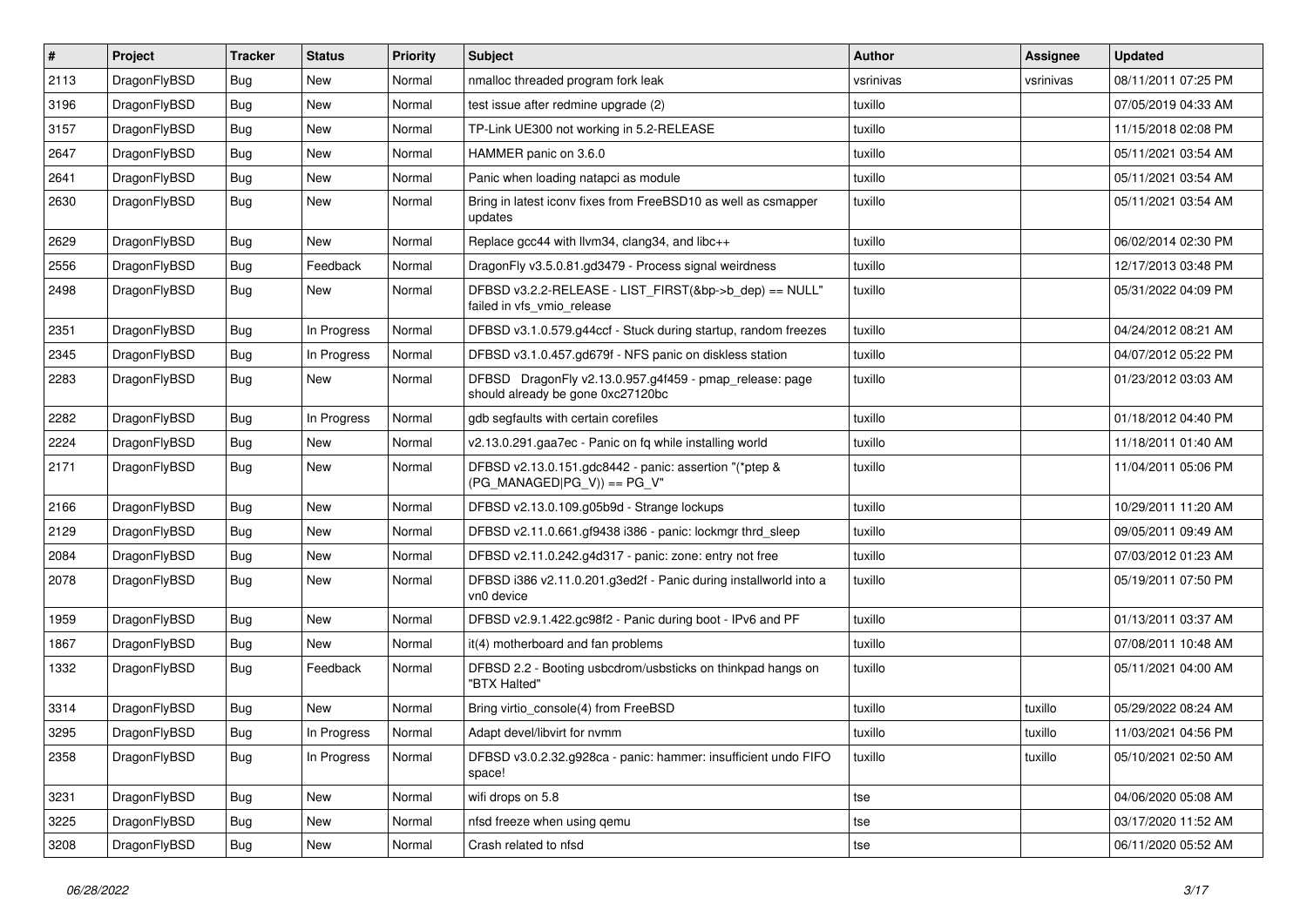| $\vert$ # | Project      | <b>Tracker</b> | <b>Status</b> | <b>Priority</b> | <b>Subject</b>                                                                                           | <b>Author</b>     | Assignee | <b>Updated</b>      |
|-----------|--------------|----------------|---------------|-----------------|----------------------------------------------------------------------------------------------------------|-------------------|----------|---------------------|
| 3199      | DragonFlyBSD | <b>Bug</b>     | New           | Normal          | PFS label not found panic                                                                                | tse               |          | 08/21/2019 03:51 AM |
| 3197      | DragonFlyBSD | <b>Bug</b>     | <b>New</b>    | Normal          | DragonFly upgrades                                                                                       | tse               |          | 04/18/2020 04:18 PM |
| 3170      | DragonFlyBSD | <b>Bug</b>     | New           | Normal          | repeatable nfsd crash                                                                                    | tse               |          | 06/11/2020 05:52 AM |
| 806       | DragonFlyBSD | <b>Bug</b>     | Feedback      | Normal          | boot error on MacBook                                                                                    | tralamazza        |          | 06/04/2022 05:28 AM |
| 3252      | DragonFlyBSD | <b>Bug</b>     | <b>New</b>    | Normal          | tcsetattr/tcgetattr set errno incorrectly on non-TTY                                                     | tonyc             |          | 10/26/2020 09:34 PM |
| 1282      | DragonFlyBSD | <b>Bug</b>     | Feedback      | Normal          | panic (trap 12) when booting SMP kernel on Atom 330 (dual core)                                          | tomaz.borstnar    |          | 05/11/2021 04:00 AM |
| 1579      | DragonFlyBSD | Bug            | Feedback      | Normal          | dfly 2.4.1 does not like HP DL360G4p and Smart Array 6400 with<br>MSA <sub>20</sub>                      | tomaz.borstnar    | tuxillo  | 06/02/2014 02:44 PM |
| 2473      | DragonFlyBSD | Bug            | New           | Normal          | Kernel crash when trying to up the wpi0 device (Dfly<br>v3.3.0.758.g47388-DEVELOPMENT)                   | tomaz             |          | 02/24/2014 08:50 AM |
| 2812      | DragonFlyBSD | <b>Bug</b>     | New           | Normal          | Panic on Intel DE3815TYKHE                                                                               | tmorp             |          | 05/14/2015 03:14 PM |
| 3316      | DragonFlyBSD | Bug            | New           | Normal          | hammer2_dirent_create() allows creating >1 dirents with the same<br>name                                 | tkusumi           |          | 06/05/2022 12:35 PM |
| 3312      | DragonFlyBSD | Submit         | <b>New</b>    | Normal          | hammer2: redundant chain modify after chain creation                                                     | tkusumi           |          | 05/15/2022 01:35 PM |
| 3269      | DragonFlyBSD | Bug            | In Progress   | Normal          | Is double-buffer'd buf still required by HAMMER2?                                                        | tkusumi           |          | 05/12/2021 04:09 PM |
| 3249      | DragonFlyBSD | <b>Bug</b>     | <b>New</b>    | Normal          | HAMMER2 fsync(2) not working properly                                                                    | tkusumi           |          | 09/21/2020 07:07 AM |
| 3246      | DragonFlyBSD | <b>Bug</b>     | New           | Normal          | HAMMER2 unable to handle ENOSPC properly                                                                 | tkusumi           |          | 09/04/2020 11:11 AM |
| 3184      | DragonFlyBSD | Bug            | New           | Normal          | tsleep(9) return value when PCATCH specified                                                             | tkusumi           |          | 04/03/2019 06:49 AM |
| 3142      | DragonFlyBSD | Submit         | New           | Normal          | lib/libdmsg: Unbreak using new API EVP_CIPHER_CTX_new()                                                  | tkusumi           |          | 07/08/2018 04:18 AM |
| 2857      | DragonFlyBSD | <b>Bug</b>     | New           | Normal          | hammer stalls via bitcoin-qt                                                                             | tkusumi           |          | 11/30/2015 06:52 AM |
| 2459      | DragonFlyBSD | Bug            | Feedback      | Normal          | apic problems with HP Probook 4510s                                                                      | thowe             |          | 11/27/2021 08:22 AM |
| 2609      | DragonFlyBSD | <b>Bug</b>     | New           | Normal          | master: panic: assertion<br>"LWKT_TOKEN_HELD_ANY(vm_object_token(object))" failed in<br>swp_pager_lookup | thomas.nikolajsen |          | 11/28/2013 11:36 AM |
| 2436      | DragonFlyBSD | Bug            | New           | Normal          | panic: assertion "lp->lwp_qcpu == dd->cpuid" failed in<br>dfly_acquire_curproc                           | thomas.nikolajsen |          | 01/23/2013 11:07 AM |
| 1984      | DragonFlyBSD | <b>Bug</b>     | New           | Normal          | hammer mount fails after crash - HAMMER: FIFO record bad head<br>signature                               | thomas.nikolajsen |          | 03/08/2011 06:57 PM |
| 3135      | DragonFlyBSD | Submit         | <b>New</b>    | Normal          | Add EVFILT_RECV and EVFILT_SEND                                                                          | tautolog          |          | 05/25/2018 09:59 PM |
| 3036      | DragonFlyBSD | <b>Bug</b>     | New           | Normal          | panic in icmp redirect start() ASSERT IN NETISR(0)                                                       | tautolog          |          | 05/11/2017 07:27 PM |
| 2921      | DragonFlyBSD | Submit         | New           | Normal          | Allow moused to accept userland mouse events                                                             | tautolog          |          | 05/11/2021 04:08 AM |
| 3217      | DragonFlyBSD | Bug            | New           | Normal          | rescue tools: make install fails if rescue folder doesn't exist                                          | t_dfbsd           |          | 11/27/2019 08:16 PM |
| 2509      | DragonFlyBSD | Bug            | New           | Normal          | Redefinition of DIRBLKSIZ in restore(8)                                                                  | swildner          |          | 06/04/2022 04:40 AM |
| 1913      | DragonFlyBSD | <b>Bug</b>     | New           | Normal          | panic: assertion: ip->flush state != HAMMER FST FLUSH in<br>hammer_flush_inode_core                      | swildner          |          | 11/20/2010 05:27 PM |
| 1907      | DragonFlyBSD | Bug            | New           | Normal          | Hammer crash in hammer_flusher_flush()                                                                   | swildner          |          | 11/11/2010 05:07 AM |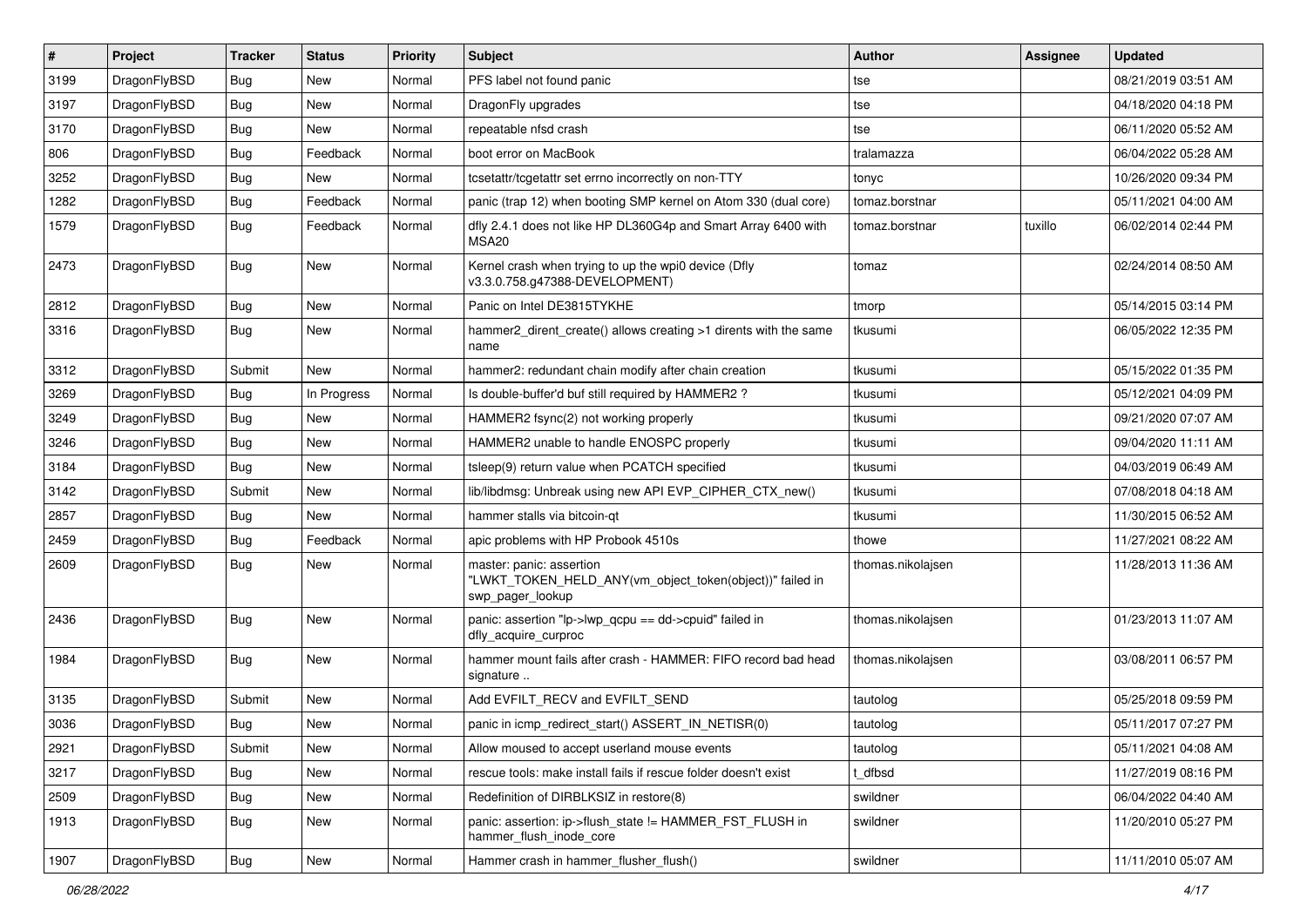| $\sharp$ | Project      | <b>Tracker</b> | <b>Status</b> | <b>Priority</b> | <b>Subject</b>                                                                       | <b>Author</b> | Assignee | <b>Updated</b>      |
|----------|--------------|----------------|---------------|-----------------|--------------------------------------------------------------------------------------|---------------|----------|---------------------|
| 243      | DragonFlyBSD | Bug            | Feedback      | Normal          | weird behavior in the shell                                                          | swildner      |          | 05/31/2022 02:51 PM |
| 2082     | DragonFlyBSD | Bug            | <b>New</b>    | Normal          | dfbsd 2.10.1 amd64 - mc port build error with 'bmake bin-install'                    | sun-doctor    |          | 05/25/2011 07:18 PM |
| 2055     | DragonFlyBSD | Bug            | <b>New</b>    | Normal          | $ssh + IPV6 + bridge \Rightarrow connection freezes$                                 | steve         |          | 04/24/2011 07:13 PM |
| 2004     | DragonFlyBSD | Bug            | New           | Normal          | LWKT_WAIT_IPIQ panic                                                                 | steve         |          | 03/08/2011 05:46 PM |
| 2587     | DragonFlyBSD | Bug            | <b>New</b>    | Normal          | SATA DVD writer not detected by DragonFly                                            | srussell      |          | 09/04/2020 08:55 AM |
| 2586     | DragonFlyBSD | <b>Bug</b>     | New           | Normal          | pf: "modulate" state seems problematic                                               | srussell      |          | 09/25/2013 07:36 PM |
| 2077     | DragonFlyBSD | Bug            | New           | Normal          | USB devices conflicting                                                              | srussell      |          | 05/17/2011 05:12 PM |
| 2936     | DragonFlyBSD | Bug            | <b>New</b>    | Normal          | loader.efi crashes while loading kernel                                              | spaceille     |          | 08/20/2016 06:17 AM |
| 1964     | DragonFlyBSD | Bug            | New           | Normal          | iwn (panic assertion : wlan_assert_serialized)                                       | sjmm.ptr      | josepht  | 02/01/2011 12:57 PM |
| 2061     | DragonFlyBSD | Bug            | <b>New</b>    | Normal          | USB keyboard boot panic                                                              | sjg           |          | 05/04/2012 12:20 AM |
| 1786     | DragonFlyBSD | Bug            | <b>New</b>    | Normal          | Calling NULL function pointer initiates panic loop                                   | sjg           |          | 10/11/2010 05:28 PM |
| 1302     | DragonFlyBSD | Bug            | In Progress   | Normal          | Checkpoint regression?                                                               | sjg           | sjg      | 07/10/2013 05:22 PM |
| 2891     | DragonFlyBSD | Bug            | New           | Normal          | Kernel panic in IEEE802.11 related code                                              | shamaz        |          | 05/29/2016 05:49 PM |
| 2863     | DragonFlyBSD | <b>Bug</b>     | <b>New</b>    | Normal          | HAMMER synch tid is zero                                                             | shamaz        |          | 12/12/2015 11:24 PM |
| 2820     | DragonFlyBSD | Bug            | <b>New</b>    | Normal          | TP-Link USB Wi-Fi adapter cannot be reattached to the system                         | shamaz        |          | 05/22/2015 09:45 PM |
| 1961     | DragonFlyBSD | <b>Bug</b>     | <b>New</b>    | Normal          | Can't create dump from DDB                                                           | shamaz        |          | 01/29/2011 09:02 PM |
| 1935     | DragonFlyBSD | <b>Bug</b>     | New           | Normal          | mouse does not work after switching between x and console                            | shamaz        |          | 12/13/2010 10:06 AM |
| 1884     | DragonFlyBSD | Bug            | <b>New</b>    | Normal          | System completely freezes while listening music (devbuf: malloc<br>limit exceeded)   | shamaz        |          | 01/24/2011 05:00 PM |
| 2124     | DragonFlyBSD | Bug            | <b>New</b>    | Normal          | getty repeating too quickly on port /dev/ttyv0                                       | sgeorge.ml    |          | 09/01/2011 04:28 AM |
| 2933     | DragonFlyBSD | Submit         | New           | Normal          | Remove unix domain socket support from cat(1)                                        | sevan         |          | 08/01/2016 08:10 PM |
| 2924     | DragonFlyBSD | <b>Bug</b>     | <b>New</b>    | Normal          | cat -v fails to tag characters in extended table with M- prefix with<br>some locales | sevan         |          | 07/11/2016 07:18 AM |
| 3160     | DragonFlyBSD | Submit         | In Progress   | Normal          | State the implementation difference in pkill/pgrep manual                            | sevan         | tuxillo  | 06/03/2022 05:15 PM |
| 2042     | DragonFlyBSD | <b>Bug</b>     | New           | Normal          | kernel panic, when run boot0cfg                                                      | sepherosa     |          | 05/31/2022 03:01 PM |
| 1944     | DragonFlyBSD | Bug            | New           | Normal          | panic: backing_object 0xdea7b258 was somehow re-referenced<br>during collapse!       | sepherosa     |          | 12/27/2010 02:06 AM |
| 2100     | DragonFlyBSD | Bug            | Feedback      | Normal          | devfs related panic                                                                  | sepherosa     | alexh    | 07/10/2011 02:29 PM |
| 2123     | DragonFlyBSD | Bug            | New           | Normal          | hammer is losing files                                                               | schmir        |          | 08/30/2011 07:56 PM |
| 3047     | DragonFlyBSD | Bug            | New           | Normal          | HAMMER critical write error                                                          | samuel        |          | 06/19/2019 09:50 AM |
| 2549     | DragonFlyBSD | <b>Bug</b>     | In Progress   | Normal          | netgraph7: Kernel page fault.                                                        | russiane39    | nant     | 05/10/2013 11:20 PM |
| 2316     | DragonFlyBSD | <b>Bug</b>     | New           | Normal          | Ungraceful invalid password handling for adding a new user in the<br>installer       | rune          |          | 04/27/2012 11:23 PM |
| 2080     | DragonFlyBSD | <b>Bug</b>     | <b>New</b>    | Normal          | panic: lockmgr thrd_sleep: called from interrupt, ipi, or hard code<br>section       | rumcic        |          | 05/30/2011 05:06 PM |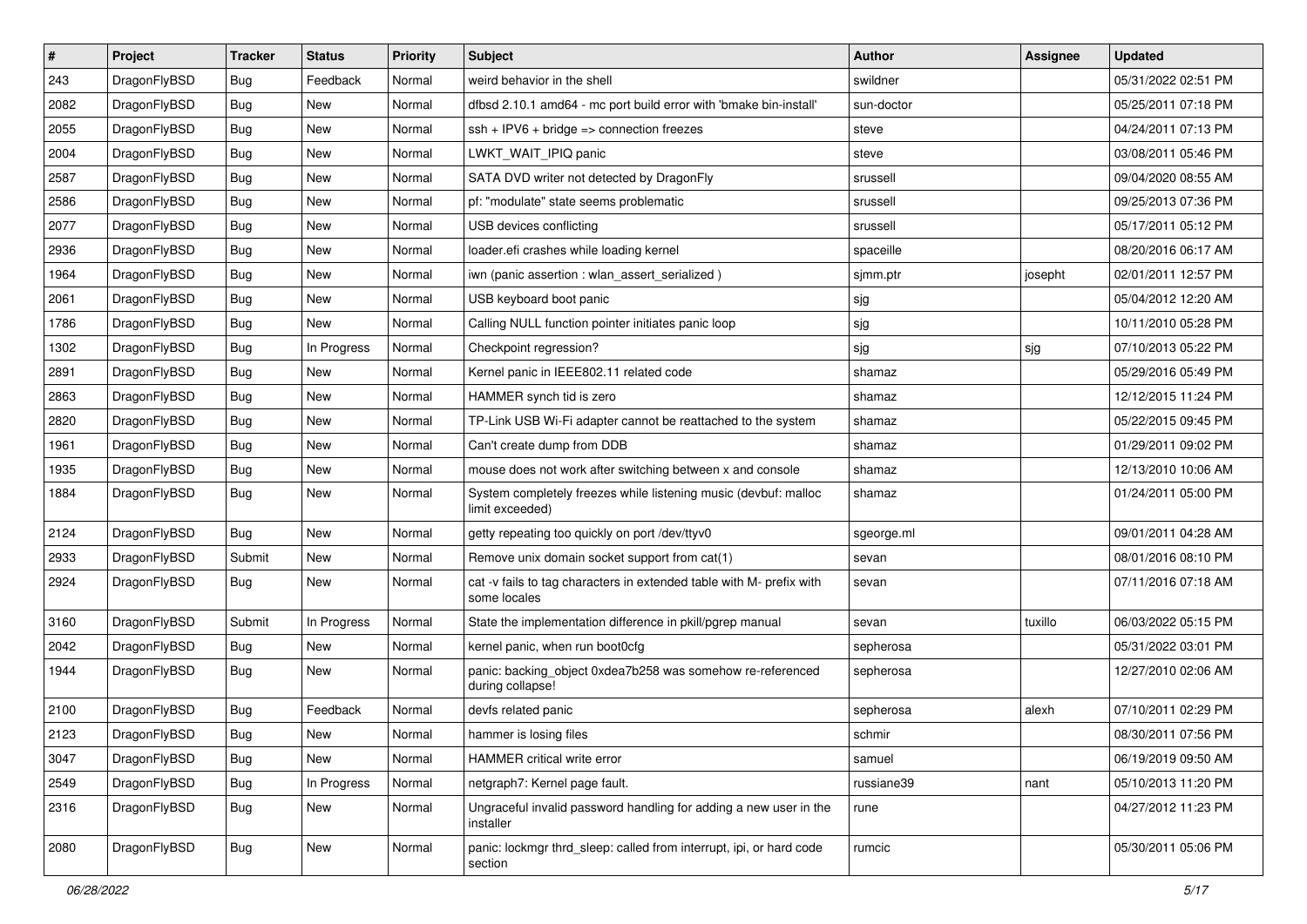| #    | <b>Project</b> | <b>Tracker</b> | <b>Status</b> | <b>Priority</b> | <b>Subject</b>                                                                                                                                                                                    | <b>Author</b> | Assignee | <b>Updated</b>      |
|------|----------------|----------------|---------------|-----------------|---------------------------------------------------------------------------------------------------------------------------------------------------------------------------------------------------|---------------|----------|---------------------|
| 2072 | DragonFlyBSD   | Bug            | <b>New</b>    | Normal          | Fatal trap 12: stopped at lwkt send ipig3                                                                                                                                                         | rumcic        |          | 05/17/2011 04:12 AM |
| 1975 | DragonFlyBSD   | Bug            | New           | Normal          | Applications seg fault in select() and poll()                                                                                                                                                     | rumcic        |          | 05/31/2022 02:58 PM |
| 1874 | DragonFlyBSD   | <b>Bug</b>     | <b>New</b>    | Normal          | mpd listening on all IPs, accepting only on one                                                                                                                                                   | rumcic        |          | 05/08/2011 01:01 PM |
| 1873 | DragonFlyBSD   | Bug            | New           | Normal          | Panic upon usb mouse detach and reattaching                                                                                                                                                       | rumcic        |          | 02/01/2011 09:53 AM |
| 1580 | DragonFlyBSD   | <b>Bug</b>     | Feedback      | Normal          | Panic (Fatal trap 12: page fault while in kernel mode) while playing<br>with pf and netif names                                                                                                   | rumcic        |          | 12/21/2018 01:21 AM |
| 1489 | DragonFlyBSD   | <b>Bug</b>     | Feedback      | Normal          | panic: ufs dirbad: bad dir                                                                                                                                                                        | rumcic        |          | 03/10/2013 04:34 AM |
| 1250 | DragonFlyBSD   | Bug            | Feedback      | Normal          | Panic upon plugging an USB flash drive into the machine                                                                                                                                           | rumcic        |          | 03/10/2013 05:17 AM |
| 1249 | DragonFlyBSD   | <b>Bug</b>     | Feedback      | Normal          | panic: ffs vfree: freeing free inode                                                                                                                                                              | rumcic        |          | 03/10/2013 05:13 AM |
| 1218 | DragonFlyBSD   | <b>Bug</b>     | In Progress   | Normal          | panic: assertion: $error == 0$ in hammer_start_transaction                                                                                                                                        | rumcic        |          | 05/11/2021 04:00 AM |
| 1192 | DragonFlyBSD   | Submit         | New           | Normal          | KKASSERTs in sys/kern/uipc {msg,socket} c are too strict                                                                                                                                          | rumcic        |          | 05/11/2021 04:07 AM |
| 998  | DragonFlyBSD   | Bug            | In Progress   | Normal          | Unconfiguring a vn while it is mounted                                                                                                                                                            | rumcic        | tuxillo  | 05/11/2021 04:00 AM |
| 3141 | DragonFlyBSD   | Bug            | New           | Normal          | dhclient blocks boot process                                                                                                                                                                      | rowo          |          | 12/16/2018 11:01 AM |
| 2738 | DragonFlyBSD   | <b>Bug</b>     | <b>New</b>    | Normal          | Hammer: Strange behavior when trying to recover old version of<br>moved file                                                                                                                      | roland        |          | 11/20/2014 08:02 AM |
| 2626 | DragonFlyBSD   | Bug            | <b>New</b>    | Normal          | iwn driver drops with error: "firmware error 'iwn intr: fatal firmware<br>error""                                                                                                                 | rodyaj        |          | 01/09/2014 05:50 AM |
| 2430 | DragonFlyBSD   | <b>Bug</b>     | <b>New</b>    | Normal          | Alternate Password Hash method                                                                                                                                                                    | robin.carey1  |          | 10/07/2012 06:28 AM |
| 2138 | DragonFlyBSD   | Bug            | <b>New</b>    | Normal          | > 100% CPU usage                                                                                                                                                                                  | robin.carey1  |          | 09/26/2011 12:20 PM |
| 1836 | DragonFlyBSD   | Bug            | New           | Normal          | Incorrect TCP checksum show up in tcpdump                                                                                                                                                         | robgar1       |          | 05/15/2022 11:22 AM |
| 2822 | DragonFlyBSD   | Bug            | <b>New</b>    | Normal          | USB 3.0 stick throws "reading primary partition table: error<br>accessing offset 000[] for 152" error, while the stick works on any<br>other OS I tested                                          | revuwa        | profmakx | 06/29/2015 05:56 AM |
| 3313 | DragonFlyBSD   | Bug            | <b>New</b>    | Normal          | Can't boot from my live USB at all. The kernel loading process<br>hangs.                                                                                                                          | rempas        |          | 06/03/2022 12:16 AM |
| 1560 | DragonFlyBSD   | <b>Bug</b>     | Feedback      | Normal          | Unable to modify partition table on ThinkPad T61p during install                                                                                                                                  | rehsack       |          | 01/15/2015 08:57 AM |
| 2371 | DragonFlyBSD   | Bug            | <b>New</b>    | Normal          | Timezone problem with America/Sao Paulo                                                                                                                                                           | raitech       |          | 05/17/2012 01:42 PM |
| 1942 | DragonFlyBSD   | Bug            | New           | Normal          | locking against myself in getcacheblk()?                                                                                                                                                          | qhwt.dfly     |          | 05/31/2022 02:15 PM |
| 1917 | DragonFlyBSD   | <b>Bug</b>     | <b>New</b>    | Normal          | panic: assertion: (RB EMPTY(&ip->rec tree) && (ip->flags &<br>HAMMER_INODE_XDIRTY) == 0)    (!RB_EMPTY(&ip->rec_tree)<br>&& (ip->flags & HAMMER INODE XDIRTY) != 0) in<br>hammer_flush_inode_done | qhwt.dfly     |          | 11/24/2010 03:23 AM |
| 1876 | DragonFlyBSD   | <b>Bug</b>     | <b>New</b>    | Normal          | devfs in jail + logging out from console(ttyv1+) -> panic                                                                                                                                         | qhwt.dfly     | tuxillo  | 05/31/2022 03:24 PM |
| 1577 | DragonFlyBSD   | Bug            | Feedback      | Normal          | panic: assertion: leaf->base.obj $id == ip$ ->obj $id$ in<br>hammer ip delete range                                                                                                               | qhwt+dfly     |          | 05/11/2021 04:01 AM |
| 1387 | DragonFlyBSD   | Bug            | Feedback      | Normal          | zero-size malloc and ps: kvm getprocs: Bad address                                                                                                                                                | qhwt+dfly     |          | 05/11/2021 04:00 AM |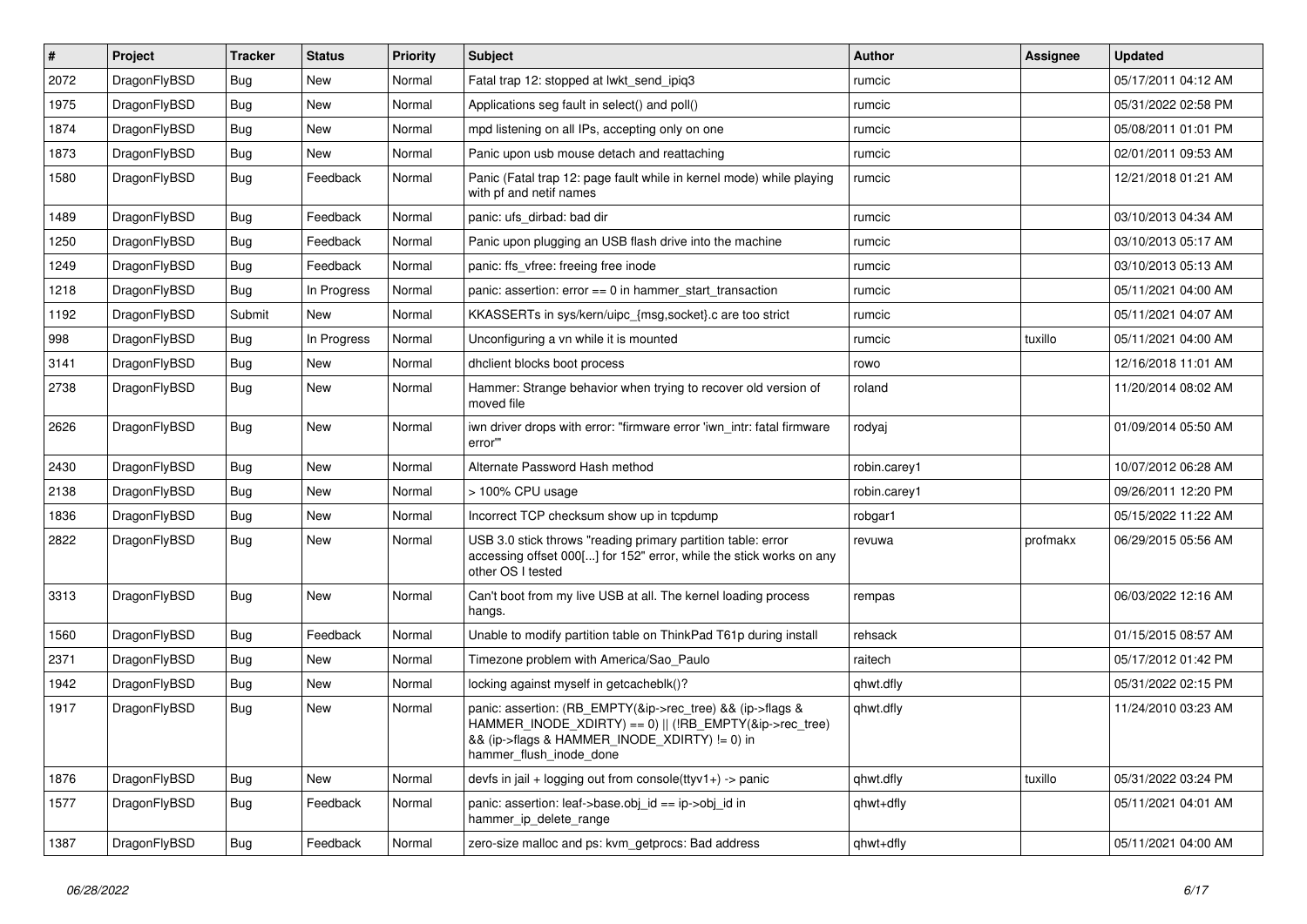| $\sharp$ | Project      | <b>Tracker</b> | <b>Status</b> | <b>Priority</b> | <b>Subject</b>                                                                                                 | <b>Author</b> | Assignee | <b>Updated</b>      |
|----------|--------------|----------------|---------------|-----------------|----------------------------------------------------------------------------------------------------------------|---------------|----------|---------------------|
| 1368     | DragonFlyBSD | <b>Bug</b>     | In Progress   | Normal          | suspend signal race?                                                                                           | qhwt+dfly     |          | 05/11/2021 03:51 AM |
| 570      | DragonFlyBSD | Bug            | Feedback      | Normal          | 1.8.x: ACPI problems                                                                                           | qhwt+dfly     |          | 06/02/2014 03:45 AM |
| 3245     | DragonFlyBSD | <b>Bug</b>     | New           | Normal          | panic: free: guard1x fail, i915 load from loader.conf                                                          | polachok      |          | 08/21/2020 10:36 AM |
| 1101     | DragonFlyBSD | <b>Bug</b>     | Feedback      | Normal          | ohci related panic                                                                                             | polachok      |          | 05/11/2021 04:00 AM |
| 2496     | DragonFlyBSD | Bug            | New           | Normal          | NTFS malloc limit exceeded                                                                                     | plasmob       | tuxillo  | 02/19/2013 08:47 AM |
| 3302     | DragonFlyBSD | <b>Bug</b>     | <b>New</b>    | Normal          | Will not boot on System76 Lemur Pro (lemp10)                                                                   | piecuch       |          | 11/03/2021 10:21 AM |
| 3298     | DragonFlyBSD | Bug            | New           | Normal          | Running "w" and having logged in via XDM through VNC, "w" prints<br>an extra error message                     | piecuch       |          | 10/25/2021 09:16 AM |
| 3239     | DragonFlyBSD | Bug            | <b>New</b>    | Normal          | unable to SIGKILL glitched emacs                                                                               | piecuch       |          | 05/26/2020 03:30 AM |
| 3238     | DragonFlyBSD | Bug            | <b>New</b>    | Normal          | race conditions when printing from vkernel console                                                             | piecuch       |          | 05/19/2020 02:50 PM |
| 3247     | DragonFlyBSD | Bug            | New           | Normal          | Kernel panic doing nothing much                                                                                | phma          |          | 09/12/2020 11:40 PM |
| 2816     | DragonFlyBSD | Bug            | New           | Normal          | A multitasking process being debugged can get stuck                                                            | phma          |          | 05/19/2015 03:57 AM |
| 2611     | DragonFlyBSD | <b>Bug</b>     | New           | Normal          | Change in IP address results in network not working                                                            | phma          |          | 12/05/2013 07:55 PM |
| 2557     | DragonFlyBSD | Bug            | <b>New</b>    | Normal          | stock 3.4.1 kernel halts during booting if dm and dm_target_crypt<br>are loaded and RAID controller is present | phma          |          | 05/12/2013 10:38 PM |
| 2389     | DragonFlyBSD | Bug            | <b>New</b>    | Normal          | computer crashed while listing processes                                                                       | phma          |          | 06/18/2012 02:49 PM |
| 2387     | DragonFlyBSD | <b>Bug</b>     | New           | Normal          | hammer ignores -t during dedup                                                                                 | phma          |          | 06/17/2012 12:30 PM |
| 2331     | DragonFlyBSD | Bug            | New           | Normal          | reading mouse mode from unopen file descriptor hangs mouse<br>driver                                           | phma          |          | 03/14/2012 09:43 AM |
| 2311     | DragonFlyBSD | Bug            | <b>New</b>    | Normal          | Xorg crash having something to do with drm                                                                     | phma          |          | 02/22/2012 09:59 AM |
| 2306     | DragonFlyBSD | Bug            | New           | Normal          | a crash starts the kernel debugger in text mode, but just reboots in X                                         | phma          |          | 02/11/2012 08:02 PM |
| 1559     | DragonFlyBSD | Bug            | <b>New</b>    | Normal          | kernel trap                                                                                                    | phma          |          | 11/27/2021 08:43 AM |
| 1990     | DragonFlyBSD | Bug            | <b>New</b>    | Normal          | /mnt too large to mount                                                                                        | peur.neu      |          | 02/16/2011 11:24 PM |
| 1951     | DragonFlyBSD | <b>Bug</b>     | <b>New</b>    | Normal          | dma_timeouts at phyaddr on a good hdd                                                                          | peur.neu      |          | 01/04/2011 07:12 AM |
| 1943     | DragonFlyBSD | <b>Bug</b>     | New           | Normal          | hammer assertion panic                                                                                         | peter         |          | 12/27/2010 12:45 AM |
| 3226     | DragonFlyBSD | Bug            | New           | Normal          | Xorg freezes in vm: thread stuck in "objtrm1"                                                                  | peeter        |          | 04/08/2020 02:10 AM |
| 2970     | DragonFlyBSD | <b>Bug</b>     | New           | Normal          | kernel 4.7: "Is -I" causes panic on UDF filesystem: "bgetyp -<br>overlapping buffer"                           | peeter        |          | 12/21/2016 02:46 AM |
| 2898     | DragonFlyBSD | Bug            | <b>New</b>    | Normal          | HAMMER panic                                                                                                   | pavalos       |          | 11/03/2018 07:05 AM |
| 2526     | DragonFlyBSD | <b>Bug</b>     | New           | Normal          | hammer cleanup doesn't run on first day of DST                                                                 | pavalos       |          | 10/18/2016 05:28 PM |
| 2248     | DragonFlyBSD | <b>Bug</b>     | New           | Normal          | sysctl panic                                                                                                   | pavalos       |          | 11/23/2011 06:23 PM |
| 2199     | DragonFlyBSD | <b>Bug</b>     | New           | Normal          | screen segfaults if utmpx isn't present                                                                        | pavalos       |          | 11/15/2011 10:52 PM |
| 2099     | DragonFlyBSD | <b>Bug</b>     | New           | Normal          | page fault panic in vm system                                                                                  | pavalos       |          | 07/10/2011 08:51 AM |
| 2048     | DragonFlyBSD | <b>Bug</b>     | New           | Normal          | panic: ffs_sync: rofs mod                                                                                      | pavalos       |          | 04/12/2011 05:45 AM |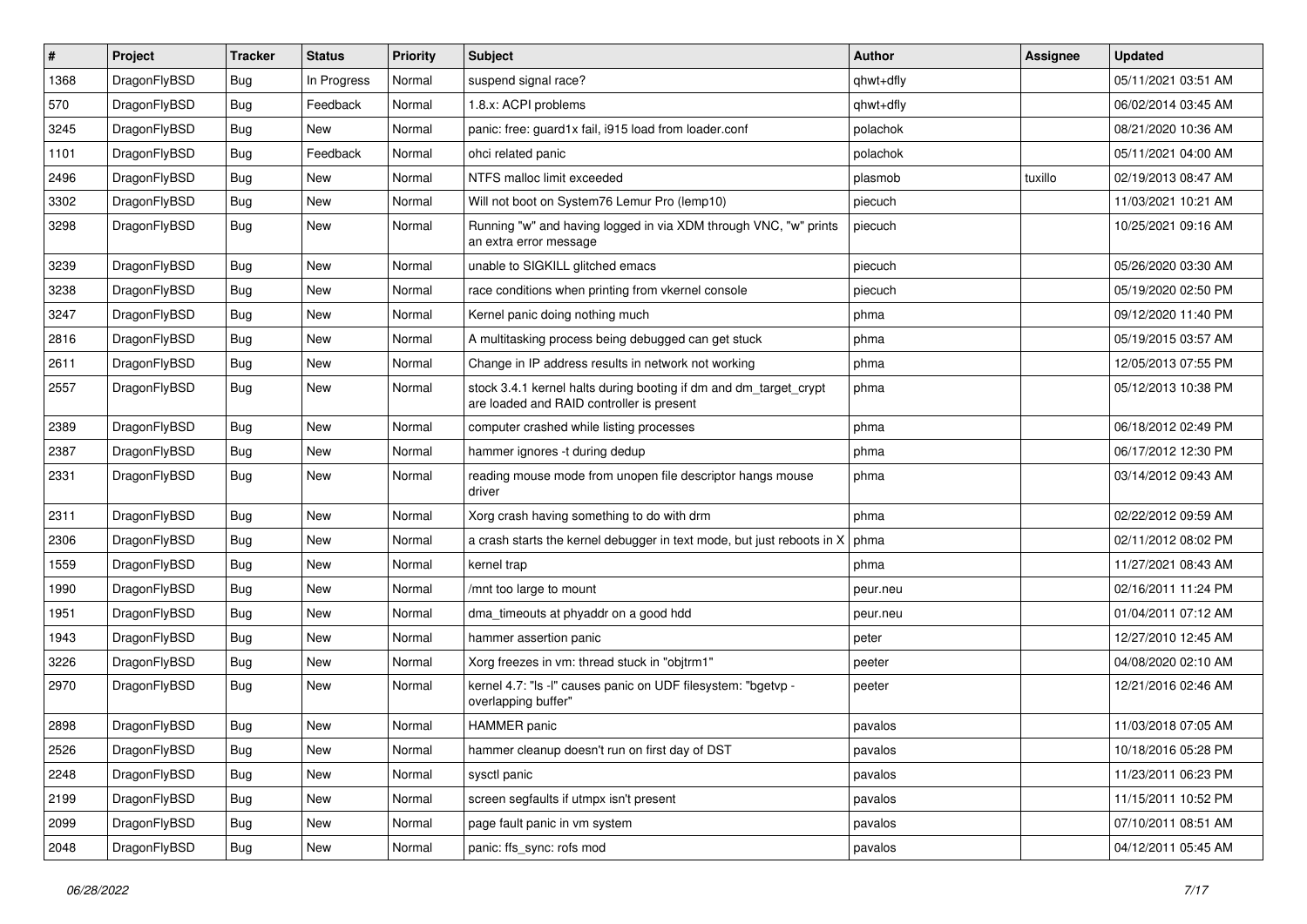| $\#$ | Project      | <b>Tracker</b> | <b>Status</b> | <b>Priority</b> | <b>Subject</b>                                                                                                     | <b>Author</b>          | Assignee  | <b>Updated</b>      |
|------|--------------|----------------|---------------|-----------------|--------------------------------------------------------------------------------------------------------------------|------------------------|-----------|---------------------|
| 2008 | DragonFlyBSD | <b>Bug</b>     | <b>New</b>    | Normal          | lwkt_setcpu_remote: td->td_flags 00800621 console flood                                                            | pavalos                |           | 03/06/2011 09:37 PM |
| 1949 | DragonFlyBSD | <b>Bug</b>     | <b>New</b>    | Normal          | iwn panic                                                                                                          | pavalos                |           | 01/30/2011 03:21 AM |
| 1946 | DragonFlyBSD | Bug            | New           | Normal          | ieee80211 panic                                                                                                    | pavalos                | josepht   | 01/27/2011 06:00 PM |
| 1969 | DragonFlyBSD | <b>Bug</b>     | <b>New</b>    | Normal          | pf-related network problem                                                                                         | pavalos                | lentferj  | 02/01/2011 06:57 PM |
| 1769 | DragonFlyBSD | Bug            | New           | Normal          | panic: assertion: _tp->tt_msg->tt_cpuid == mycpuid in<br>tcp callout active                                        | pavalos                | sjg       | 05/15/2022 11:07 AM |
| 2874 | DragonFlyBSD | Bug            | <b>New</b>    | Normal          | make world DESTDIR=/emptydir fails                                                                                 | pascii                 |           | 12/25/2015 07:04 AM |
| 3152 | DragonFlyBSD | <b>Bug</b>     | Feedback      | Normal          | Console's size in ttyv0 and single user mode is sticking to 80x25,<br>while ttyv1 can make use of the whole screen | overtime               |           | 02/24/2019 01:08 AM |
| 2802 | DragonFlyBSD | <b>Bug</b>     | <b>New</b>    | Normal          | USB Wifi urtwn0 crash from cd boot                                                                                 | opvalues               |           | 03/10/2015 01:07 AM |
| 2799 | DragonFlyBSD | <b>Bug</b>     | New           | Normal          | Fatal trap 12 caused by moused(8) -p/dev/cual0                                                                     | opvalues               |           | 03/04/2015 11:01 PM |
| 3052 | DragonFlyBSD | <b>Bug</b>     | New           | Normal          | panic DragonFly v4.8.1-RELEASE by mounting a malformed NTFS<br>image [64.000]                                      | open.source@ribose.com |           | 08/14/2017 03:22 AM |
| 3051 | DragonFlyBSD | <b>Bug</b>     | New           | Normal          | panic DragonFly v4.8.1-RELEASE by mounting a malformed NTFS<br>image [12.000]                                      | open.source@ribose.com |           | 08/14/2017 03:20 AM |
| 3049 | DragonFlyBSD | Bug            | New           | Normal          | panic DragonFly v4.8.1-RELEASE by mounting a malformed<br>msdosfs image [12.128]                                   | open.source@ribose.com |           | 08/14/2017 02:53 AM |
| 2622 | DragonFlyBSD | <b>Bug</b>     | <b>New</b>    | Normal          | VAIO FIT15E fn keys support                                                                                        | nonsolosoft            |           | 12/31/2013 01:31 AM |
| 2621 | DragonFlyBSD | <b>Bug</b>     | New           | Normal          | core dump using cdrom                                                                                              | nonsolosoft            |           | 12/27/2013 12:43 AM |
| 2412 | DragonFlyBSD | <b>Bug</b>     | New           | Normal          | wlan0 fails to get address via dhclient                                                                            | nonsolosoft            |           | 08/30/2012 05:55 AM |
| 2182 | DragonFlyBSD | Bug            | <b>New</b>    | Normal          | if msk PHY FIFO underrun/overflow                                                                                  | nonsolosoft            |           | 09/03/2012 06:39 AM |
| 1193 | DragonFlyBSD | <b>Bug</b>     | New           | Normal          | kernel doesn't recognize cdrom drive                                                                               | nonsolosoft            |           | 01/25/2014 09:11 PM |
| 3215 | DragonFlyBSD | <b>Bug</b>     | <b>New</b>    | Normal          | Hang in tcdrain(3) after write(3)                                                                                  | noloader               |           | 11/25/2019 03:08 PM |
| 2098 | DragonFlyBSD | Submit         | New           | Normal          | [PATCH] correct ath man page example<br>(/usr/src/share/man/man4/ath.4)                                            | nobody                 |           | 11/15/2011 12:27 AM |
| 2958 | DragonFlyBSD | <b>Bug</b>     | Feedback      | Normal          | Hammer FS dies during pruning after massive write load                                                             | neilb                  |           | 10/11/2016 04:20 AM |
| 2957 | DragonFlyBSD | <b>Bug</b>     | Feedback      | Normal          | swapoff-a followed by swapon-a doesn't give your swap back                                                         | neilb                  |           | 10/09/2016 04:17 AM |
| 2104 | DragonFlyBSD | <b>Bug</b>     | New           | Normal          | network configuration seg. fault on install CD                                                                     | navratil               |           | 07/26/2011 07:55 AM |
| 1144 | DragonFlyBSD | Bug            | Feedback      | Normal          | Incorrect clock under KVM                                                                                          | msylvan                |           | 03/09/2013 01:17 PM |
| 168  | DragonFlyBSD | Bug            | In Progress   | Normal          | Livelocked limit engaged while trying to setup IPW wireless                                                        | mschacht               | sepherosa | 05/11/2021 04:05 AM |
| 3218 | DragonFlyBSD | Bug            | New           | Normal          | Kernel panics are not sent to comconsole when booted over EFI                                                      | mqudsi                 |           | 12/02/2019 08:52 PM |
| 3317 | DragonFlyBSD | <b>Bug</b>     | In Progress   | Normal          | Network vtnet0 not working on Hetzner cloud                                                                        | mneumann               |           | 06/18/2022 03:55 AM |
| 3235 | DragonFlyBSD | <b>Bug</b>     | New           | Normal          | Kernel panic in devfs_vnops.c                                                                                      | mneumann               |           | 04/28/2020 07:00 AM |
| 3222 | DragonFlyBSD | Bug            | New           | Normal          | gcc - undefined reference to '_atomic_load' (missing libatomic?)                                                   | mneumann               |           | 02/08/2020 02:45 AM |
| 2972 | DragonFlyBSD | Bug            | New           | Normal          | ipfw3 "deny to me" does not work correctly                                                                         | mneumann               |           | 12/27/2016 12:11 PM |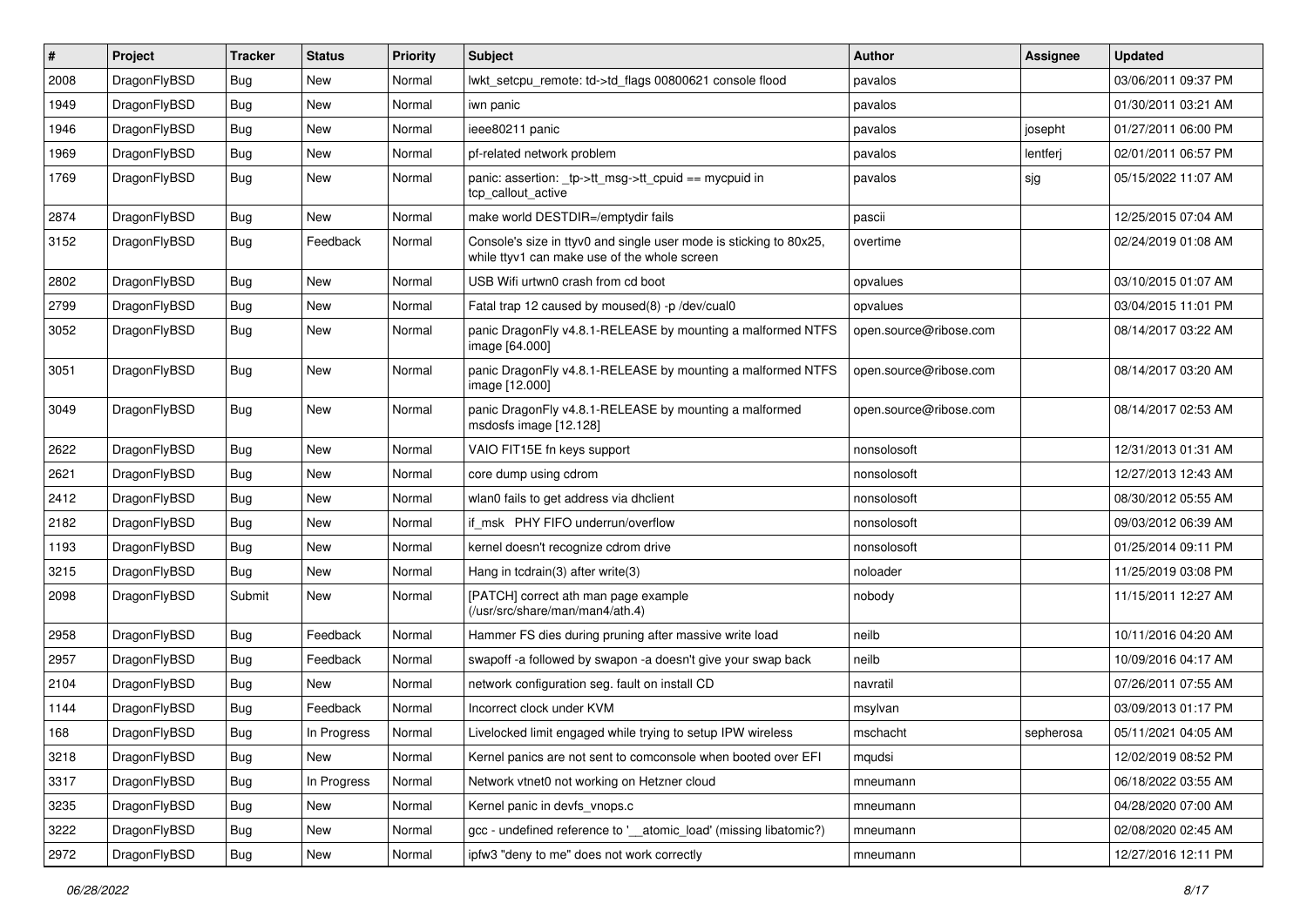| $\sharp$ | Project      | <b>Tracker</b> | <b>Status</b> | <b>Priority</b> | Subject                                                                                                    | <b>Author</b> | <b>Assignee</b> | <b>Updated</b>      |
|----------|--------------|----------------|---------------|-----------------|------------------------------------------------------------------------------------------------------------|---------------|-----------------|---------------------|
| 2881     | DragonFlyBSD | <b>Bug</b>     | New           | Normal          | Pulseaudio hangs/resets system when starting X11                                                           | mneumann      |                 | 01/09/2016 03:08 AM |
| 2788     | DragonFlyBSD | Bug            | <b>New</b>    | Normal          | ioctl GSLICEINFO: Not working for vnode slice                                                              | mneumann      |                 | 02/12/2015 07:49 AM |
| 1293     | DragonFlyBSD | <b>Bug</b>     | New           | Normal          | 2.2.1-REL Installer Request                                                                                | mk            | tuxillo         | 05/11/2021 04:00 AM |
| 2644     | DragonFlyBSD | <b>Bug</b>     | Feedback      | Normal          | 3.6.0-REL trap 9 on boot                                                                                   | memmerto      |                 | 11/27/2021 08:08 AM |
| 2598     | DragonFlyBSD | Bug            | <b>New</b>    | Normal          | i386 via USB Booting                                                                                       | mbzadegan     |                 | 10/21/2013 02:28 AM |
| 2067     | DragonFlyBSD | <b>Bug</b>     | <b>New</b>    | Normal          | sound/pcm: "play interrupt timeout, channel dead"                                                          | matthiasr     |                 | 05/11/2021 03:55 AM |
| 1860     | DragonFlyBSD | Bug            | Feedback      | Normal          | Panic while creating UFS fs on vn(4) for initrd                                                            | matthias      |                 | 02/29/2012 07:16 AM |
| 3035     | DragonFlyBSD | <b>Bug</b>     | New           | Normal          | panic: assertion "cpu >= 0 && cpu < ncpus" failed in netisr_cpuport<br>at /usr/src/sys/net/netisr2.h:87    | masu          |                 | 05/11/2017 01:24 AM |
| 2809     | DragonFlyBSD | Bug            | <b>New</b>    | Normal          | hammer mirror-stream                                                                                       | masu          |                 | 04/10/2015 12:33 AM |
| 2092     | DragonFlyBSD | <b>Bug</b>     | New           | Normal          | Panic: Bad link elm 0x next->prev != elm                                                                   | masterblaster | dillon          | 12/04/2011 12:49 PM |
| 2167     | DragonFlyBSD | <b>Bug</b>     | New           | Normal          | shutdown/reboot fails after uptime msg                                                                     | marino        |                 | 11/28/2011 03:01 AM |
| 2370     | DragonFlyBSD | <b>Bug</b>     | New           | Normal          | panic: ffs valloc: dup alloc                                                                               | marino        | vsrinivas       | 02/01/2013 09:28 AM |
| 2531     | DragonFlyBSD | <b>Bug</b>     | New           | Normal          | camcontrol fails to disable APM                                                                            | m.lombardi85  |                 | 03/23/2013 12:28 PM |
| 2808     | DragonFlyBSD | Bug            | New           | Normal          | X freeze by switching between X and VT - results in black screen                                           | lukesky333    |                 | 05/11/2021 03:55 AM |
| 2434     | DragonFlyBSD | <b>Bug</b>     | New           | Normal          | BTX Halted - Boot fails on USB/GUI                                                                         | lucmv         |                 | 10/17/2012 08:12 PM |
| 2565     | DragonFlyBSD | <b>Bug</b>     | New           | Normal          | "ifconfig ix0 up" panic                                                                                    | ltpig402a     |                 | 06/03/2013 05:46 AM |
| 3310     | DragonFlyBSD | Bug            | In Progress   | Normal          | NVMM+QEMU fail to boot with UEFI: Mem Assist Failed<br>[gpa=0xfffffff0]                                    | liweitianux   |                 | 01/11/2022 03:22 PM |
| 2917     | DragonFlyBSD | Bug            | New           | Normal          | da8: reading primary partition table: error accessing offset<br>000000000000 for 512                       | liweitianux   |                 | 05/11/2021 08:43 PM |
| 3028     | DragonFlyBSD | Bug            | In Progress   | Normal          | installer: confusion of set/get disk encryption passphrase dialogs                                         | liweitianux   | tuxillo         | 06/03/2022 05:13 PM |
| 2892     | DragonFlyBSD | Bug            | <b>New</b>    | Normal          | swap_pager:indefinite wait bufferf error                                                                   | <b>Ihmwzy</b> |                 | 02/21/2016 10:32 PM |
| 2288     | DragonFlyBSD | <b>Bug</b>     | Feedback      | Normal          | Random IO performance loss introduced since January 1st                                                    | lentferj      |                 | 01/23/2013 04:21 PM |
| 1939     | DragonFlyBSD | <b>Bug</b>     | New           | Normal          | Panic on nightly build and stress test box                                                                 | lentferj      |                 | 12/18/2010 08:41 AM |
| 1916     | DragonFlyBSD | <b>Bug</b>     | <b>New</b>    | Normal          | Constant crashes on x86 64 with UFS                                                                        | lentferj      |                 | 11/21/2010 07:40 PM |
| 1727     | DragonFlyBSD | <b>Bug</b>     | Feedback      | Normal          | CD boot panic (2.6.1) (usb?)                                                                               | kiril         |                 | 05/15/2022 05:10 AM |
| 2645     | DragonFlyBSD | <b>Bug</b>     | New           | Normal          | panic with dsched fq and ioprio                                                                            | jyoung15      |                 | 02/20/2014 07:29 AM |
| 2444     | DragonFlyBSD | Bug            | New           | Normal          | Crash during Hammer overnight cleanup                                                                      | justin        |                 | 11/04/2012 07:58 AM |
| 2090     | DragonFlyBSD | <b>Bug</b>     | Feedback      | Normal          | snd_hda does not support headphone automute                                                                | justin        |                 | 03/29/2012 08:03 PM |
| 2245     | DragonFlyBSD | <b>Bug</b>     | New           | Normal          | panic: assertion "ref < &td->td_toks_end" failed in lwkt_gettoken at<br>/usr/src/sys/kern/lwkt_token.c:588 | juanfra684    |                 | 11/22/2011 07:41 PM |
| 2153     | DragonFlyBSD | <b>Bug</b>     | New           | Normal          | Too many unuseful warnings at boot                                                                         | juanfra684    |                 | 10/18/2011 10:16 PM |
| 1717     | DragonFlyBSD | <b>Bug</b>     | Feedback      | Normal          | HAMMER panic in hammer_cursor_down()                                                                       | josepht1      |                 | 05/11/2021 04:05 AM |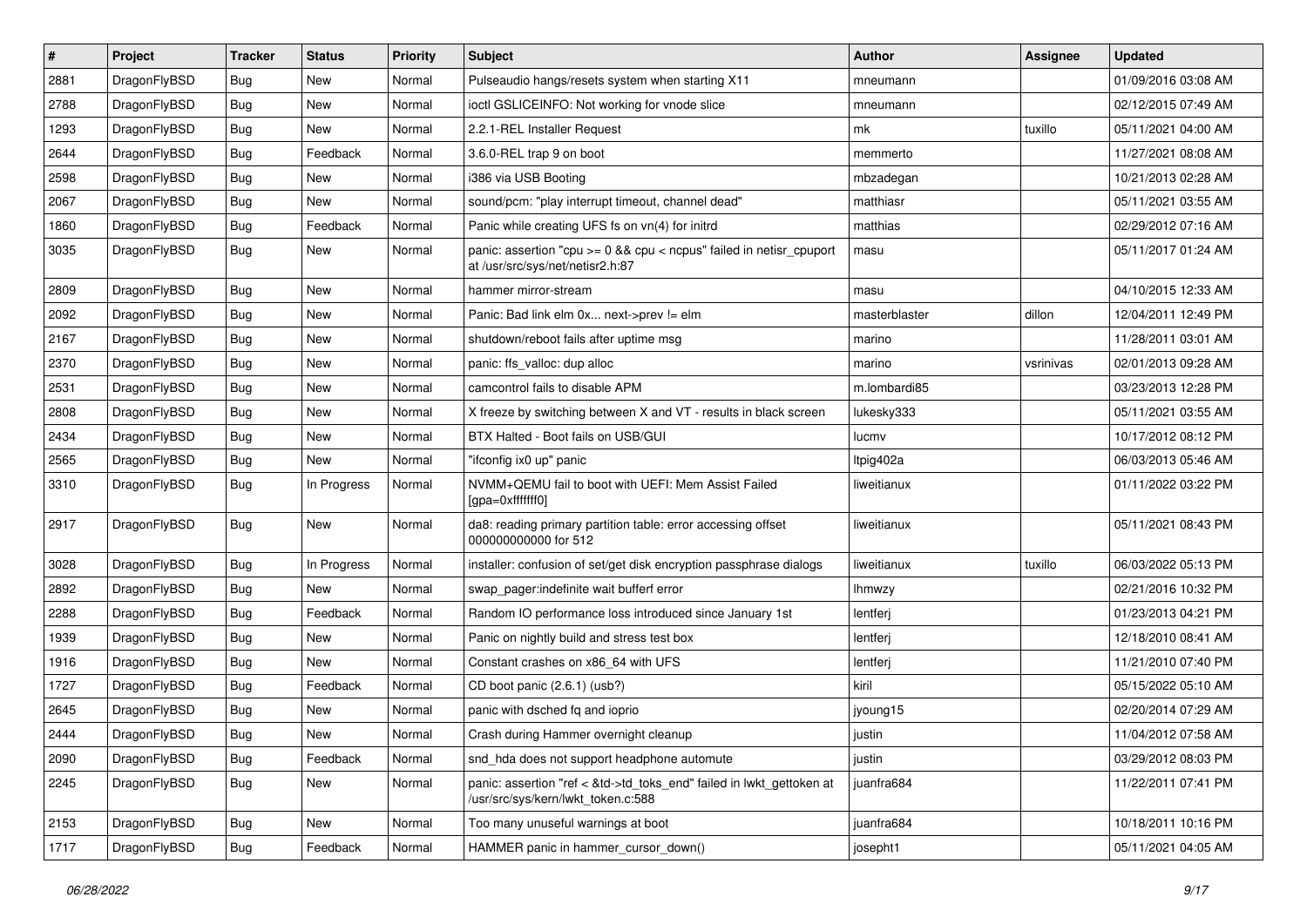| $\sharp$ | Project      | <b>Tracker</b> | <b>Status</b> | <b>Priority</b> | <b>Subject</b>                                                                             | Author          | Assignee  | <b>Updated</b>      |
|----------|--------------|----------------|---------------|-----------------|--------------------------------------------------------------------------------------------|-----------------|-----------|---------------------|
| 2568     | DragonFlyBSD | <b>Bug</b>     | New           | Normal          | AHCI panic                                                                                 | josepht         |           | 06/07/2013 05:52 PM |
| 2013     | DragonFlyBSD | <b>Bug</b>     | In Progress   | Normal          | oversized DMA request loop                                                                 | josepht         |           | 05/11/2021 04:06 AM |
| 1745     | DragonFlyBSD | <b>Bug</b>     | Feedback      | Normal          | kmalloc panic                                                                              | josepht         |           | 05/11/2021 04:05 AM |
| 1330     | DragonFlyBSD | <b>Bug</b>     | Feedback      | Normal          | Hammer, usb disk, SYNCHRONIZE CACHE failure                                                | josepht         |           | 06/02/2014 04:56 AM |
| 2712     | DragonFlyBSD | <b>Bug</b>     | New           | Normal          | connect(2) returns EINVAL when retrying after ECONNREFUSED                                 | jorisgio        |           | 08/14/2014 05:31 PM |
| 2391     | DragonFlyBSD | <b>Bug</b>     | In Progress   | Normal          | System lock with ahci and acpi enabled on ATI RS690 chipset with<br>SMB600 sata controller | jorisgio        | vadaszi   | 06/03/2015 03:51 PM |
| 2890     | DragonFlyBSD | <b>Bug</b>     | <b>New</b>    | Normal          | not able to boot usb installer on Toshiba Chromebook 2                                     | johnnywhishbone |           | 02/22/2016 03:42 AM |
| 3089     | DragonFlyBSD | <b>Bug</b>     | In Progress   | Normal          | vtnet(4) - disable TCP checksum offload by default                                         | jlane           | vadaszi   | 05/11/2021 04:14 AM |
| 2731     | DragonFlyBSD | <b>Bug</b>     | In Progress   | Normal          | Screen full of random colors when starting Xorg with Intel Haswell<br>HD Graphics P4600    | ikatzmaier      |           | 11/12/2014 04:08 PM |
| 2369     | DragonFlyBSD | <b>Bug</b>     | <b>New</b>    | Normal          | panic: Bad link elm 0xffffffe07edf6068 next->prev != elm                                   | jaydg           |           | 08/15/2012 03:04 AM |
| 2308     | DragonFlyBSD | <b>Bug</b>     | New           | Normal          | System freeze when unloading snd_hda                                                       | jaydg           |           | 02/19/2012 07:15 AM |
| 2353     | DragonFlyBSD | <b>Bug</b>     | In Progress   | Normal          | panic: assertion "gd->gd_spinlocks_wr == 0" failed in<br>bsd4_schedulerclock               | jaydg           | alexh     | 11/28/2012 01:57 AM |
| 3134     | DragonFlyBSD | Bug            | New           | Normal          | RFC 3021 (/31 networks) appear to be unsupported                                           | jailbird        |           | 05/16/2018 11:03 PM |
| 2604     | DragonFlyBSD | <b>Bug</b>     | New           | Normal          | dell laptop does not boot with LATEST                                                      | isenmann        |           | 11/20/2013 02:07 AM |
| 2746     | DragonFlyBSD | <b>Bug</b>     | New           | Normal          | some fraction of xterms started from the xmonad window manager<br>get killed with SIGALRM  | isenmann        | profmakx  | 12/28/2014 02:51 AM |
| 3029     | DragonFlyBSD | <b>Bug</b>     | New           | Normal          | Running DflyBSD 4.8 on FreeBSD bhyve as a guest                                            | iron            |           | 05/13/2022 04:33 AM |
| 3189     | DragonFlyBSD | <b>Bug</b>     | New           | Normal          | Allow DragonFly Mail Agent to accept an alternate config via<br>command line switch        | iang            |           | 08/16/2021 12:42 AM |
| 3206     | DragonFlyBSD | Submit         | <b>New</b>    | Normal          | update psm/kbd to FreeBSD 12.0 code                                                        | htse            |           | 10/05/2019 03:49 PM |
| 3201     | DragonFlyBSD | Submit         | New           | Normal          | Fixes make search display                                                                  | htse            |           | 08/20/2021 04:02 PM |
| 2125     | DragonFlyBSD | <b>Bug</b>     | New           | Normal          | Weird garbage in dmesg                                                                     | herrgard        |           | 08/30/2011 08:04 PM |
| 2045     | DragonFlyBSD | <b>Bug</b>     | <b>New</b>    | Normal          | ral(4): Fatal trap 12: page fault while in kernel mode (two panics)                        | herrgard        |           | 11/03/2011 05:34 PM |
| 1563     | DragonFlyBSD | Bug            | Feedback      | Normal          | reset(1) doesn't reset terminal to the defaults                                            | hasso           |           | 03/10/2013 04:17 AM |
| 1525     | DragonFlyBSD | Bug            | New           | Normal          | boehm-gc problems                                                                          | hasso           |           | 10/13/2012 07:13 PM |
| 1502     | DragonFlyBSD | Bug            | In Progress   | Normal          | Lock while deleting files from nohistory HAMMER directories                                | hasso           |           | 03/10/2013 04:28 AM |
| 1486     | DragonFlyBSD | <b>Bug</b>     | Feedback      | Normal          | Interrupt storm related to SATA DVD device                                                 | hasso           |           | 05/11/2021 04:01 AM |
| 1430     | DragonFlyBSD | <b>Bug</b>     | New           | Normal          | Buggy w(1)?                                                                                | hasso           | alexh     | 11/24/2010 08:09 AM |
| 1411     | DragonFlyBSD | <b>Bug</b>     | Feedback      | Normal          | Burning doesn't work with ahci(4)                                                          | hasso           | dillon    | 05/11/2021 04:00 AM |
| 2094     | DragonFlyBSD | <b>Bug</b>     | New           | Normal          | Segfault when gdb printing backtrace from core dump                                        | greenrd         |           | 06/25/2011 04:14 PM |
| 3165     | DragonFlyBSD | <b>Bug</b>     | <b>New</b>    | Normal          | Looping at boot time                                                                       | gop             |           | 12/28/2018 01:04 PM |
| 2577     | DragonFlyBSD | <b>Bug</b>     | New           | Normal          | virtio-blk iops performance is cpu limited on high end devices                             | gjs278          | vsrinivas | 08/01/2013 02:28 PM |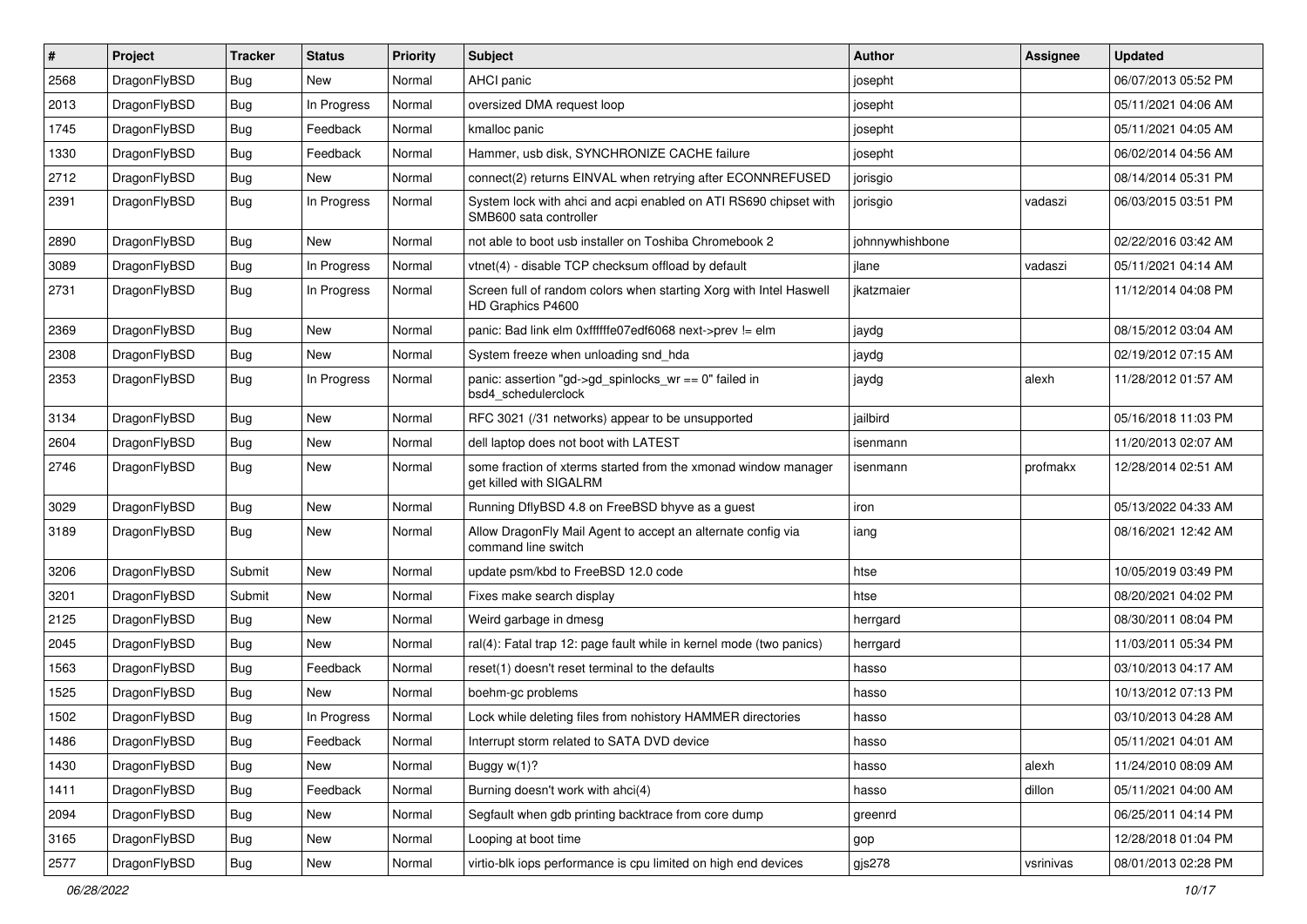| $\sharp$ | Project      | <b>Tracker</b> | <b>Status</b> | <b>Priority</b> | <b>Subject</b>                                                                                             | Author        | Assignee | <b>Updated</b>      |
|----------|--------------|----------------|---------------|-----------------|------------------------------------------------------------------------------------------------------------|---------------|----------|---------------------|
| 2803     | DragonFlyBSD | Bug            | New           | Normal          | HAMMER: Warning: UNDO area too small!                                                                      | ftigeot       |          | 03/11/2015 03:42 PM |
| 2674     | DragonFlyBSD | Bug            | <b>New</b>    | Normal          | <b>GPT Support</b>                                                                                         | ftigeot       |          | 12/28/2015 02:54 PM |
| 2619     | DragonFlyBSD | Bug            | <b>New</b>    | Normal          | Dragon Fly 3.6 can't be installed on a 6TB volume                                                          | ftigeot       |          | 02/23/2014 11:55 PM |
| 2535     | DragonFlyBSD | Bug            | New           | Normal          | Imap processes apparentlt blocked on disk I/O                                                              | ftigeot       |          | 04/02/2013 09:31 AM |
| 2122     | DragonFlyBSD | Submit         | New           | Normal          | [Review] Fixes to the VFS layer                                                                            | ftigeot       |          | 05/31/2022 03:25 PM |
| 2051     | DragonFlyBSD | Bug            | New           | Normal          | No ipv6 lan route entry created on 2.10                                                                    | ftigeot       |          | 04/21/2011 10:37 AM |
| 1923     | DragonFlyBSD | Bug            | New           | Normal          | Abysmal NFS performance with IPv6                                                                          | ftigeot       |          | 12/05/2010 09:34 PM |
| 1826     | DragonFlyBSD | Bug            | <b>New</b>    | Normal          | panic during boot: assertion so->so_port  in tcp_input                                                     | ftigeot       |          | 05/15/2022 11:05 AM |
| 1818     | DragonFlyBSD | Bug            | New           | Normal          | panic: Bad tailq NEXT (kqueue issue ?)                                                                     | ftigeot       |          | 05/15/2022 11:40 AM |
| 2819     | DragonFlyBSD | Bug            | In Progress   | Normal          | Random micro system freezes after a week of uptime                                                         | ftigeot       | dillon   | 08/16/2015 08:46 PM |
| 2037     | DragonFlyBSD | Bug            | Feedback      | Normal          | Panic Bad link elm while building packages                                                                 | ftigeot       | dillon   | 04/21/2011 07:20 AM |
| 1593     | DragonFlyBSD | <b>Bug</b>     | Feedback      | Normal          | panic: assertion: ccb == ap->ap_err_ccb in ahci_put_err_ccb                                                | ftigeot       | ftigeot  | 05/15/2022 05:09 AM |
| 2416     | DragonFlyBSD | Bug            | New           | Normal          | ".' entry can be removed on mounted nfs filesystem                                                         | ftigeot       | tuxillo  | 06/03/2014 04:40 AM |
| 1899     | DragonFlyBSD | Bug            | New           | Normal          | Keyboard doesn't work                                                                                      | fransm        |          | 05/15/2022 03:32 PM |
| 846      | DragonFlyBSD | <b>Bug</b>     | Feedback      | Normal          | USB bugs:usb mouse can't used!                                                                             | frankning     |          | 01/15/2015 08:36 AM |
| 1672     | DragonFlyBSD | <b>Bug</b>     | Feedback      | Normal          | panic (trap 12) around btree_search() in 2.4.1-RELEASE                                                     | floid         |          | 01/19/2015 03:36 AM |
| 979      | DragonFlyBSD | <b>Bug</b>     | Feedback      | Normal          | Failure-prone USB mass storage (SB600? msdosfs? CAM?)                                                      | floid         |          | 01/15/2015 08:38 AM |
| 2569     | DragonFlyBSD | <b>Bug</b>     | New           | Normal          | ctime NFS                                                                                                  | ferney        |          | 08/11/2013 04:35 AM |
| 2075     | DragonFlyBSD | <b>Bug</b>     | <b>New</b>    | Normal          | pflogd on x86 64                                                                                           | fanch         |          | 05/16/2011 04:04 PM |
| 3276     | DragonFlyBSD | Submit         | New           | Normal          | Add option controlling whether gpt expand expands the last partition<br>(needs testing)                    | falsifian     |          | 07/10/2021 03:35 AM |
| 2544     | DragonFlyBSD | <b>Bug</b>     | New           | Normal          | live DVD system boot (menu option 1) caused db> prompt on<br>PE1950                                        | estrabd       |          | 05/11/2021 03:54 AM |
| 2254     | DragonFlyBSD | <b>Bug</b>     | <b>New</b>    | Normal          | panic: assertion "ref < &td->td_toks_end" failed in lwkt_gettoken at<br>/usr/src/sys/kern/lwkt_token.c:588 | eocallaghan   |          | 12/05/2011 10:21 PM |
| 2164     | DragonFlyBSD | <b>Bug</b>     | <b>New</b>    | Normal          | panic on reboot from usb.                                                                                  | eocallaghan   |          | 10/27/2011 09:29 AM |
| 2161     | DragonFlyBSD | Bug            | New           | Normal          | Outdated xorg.conf file gets installed into etc and screws up mouse                                        | eocallaghan   |          | 10/27/2011 01:51 PM |
| 2158     | DragonFlyBSD | <b>Bug</b>     | New           | Normal          | iwn panics with assertion on boot.                                                                         | eocallaghan   |          | 10/24/2011 04:13 PM |
| 1592     | DragonFlyBSD | <b>Bug</b>     | Feedback      | Normal          | AcpiOSUnmapMemory: Warning, deallocation did not track<br>allocation.                                      | eocallaghan   |          | 06/02/2014 07:45 AM |
| 1591     | DragonFlyBSD | <b>Bug</b>     | Feedback      | Normal          | Lenovo X301 hangs with AHCI Driver CMD TIMEOUT<br>STS=d0 <bsy></bsy>                                       | eocallaghan   |          | 05/11/2021 04:05 AM |
| 1877     | DragonFlyBSD | <b>Bug</b>     | New           | Normal          | Freeze during 1st hammer cleanup after new install                                                         | elekktretterr |          | 05/15/2022 11:43 AM |
| 1669     | DragonFlyBSD | <b>Bug</b>     | In Progress   | Normal          | Drive wont open using button                                                                               | elekktretterr |          | 02/29/2012 12:05 PM |
| 1668     | DragonFlyBSD | <b>Bug</b>     | Feedback      | Normal          | Power button not working                                                                                   | elekktretterr |          | 03/10/2013 06:22 AM |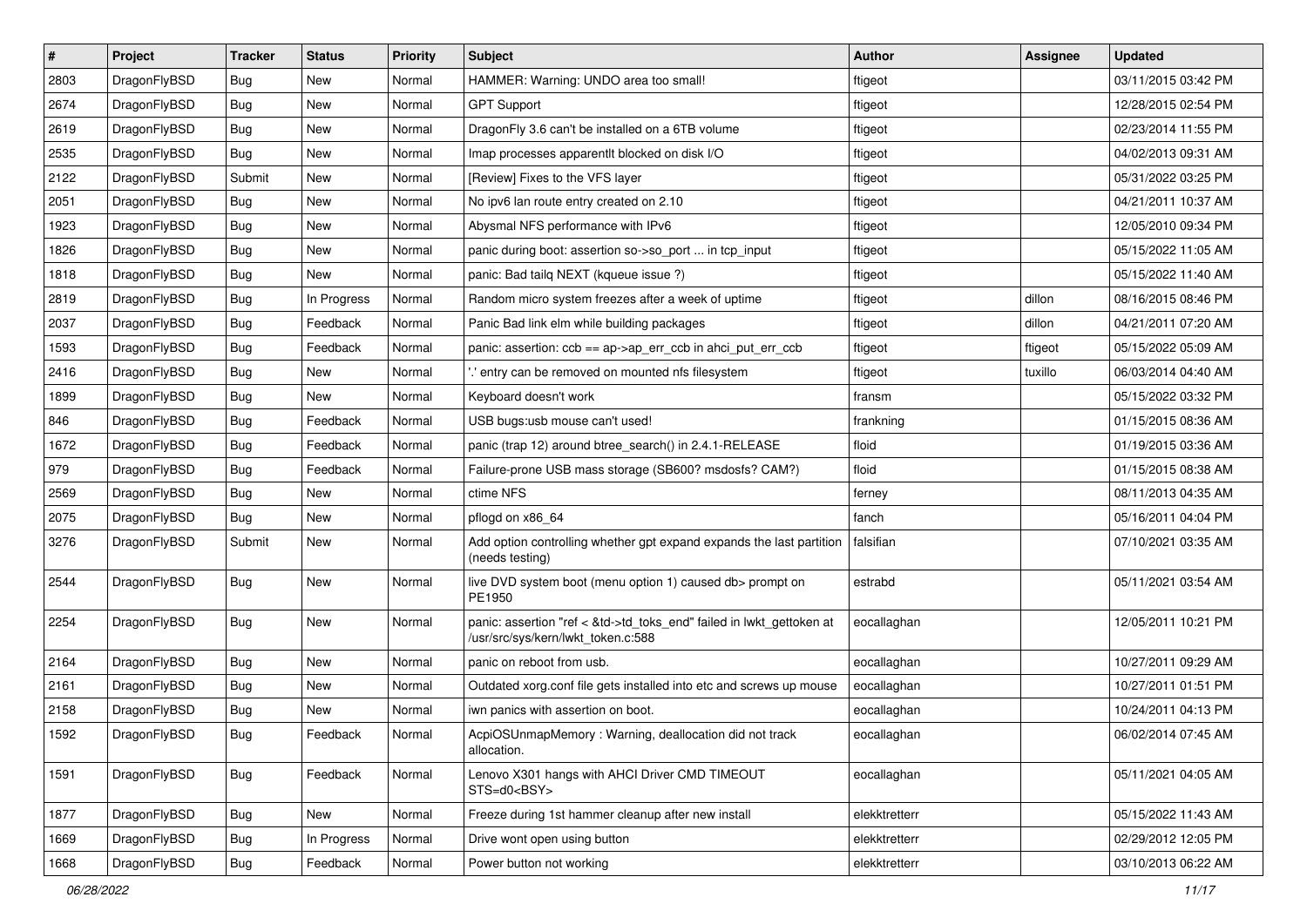| $\vert$ # | Project      | <b>Tracker</b> | <b>Status</b> | <b>Priority</b> | <b>Subject</b>                                                                                                                                            | <b>Author</b> | Assignee | <b>Updated</b>      |
|-----------|--------------|----------------|---------------|-----------------|-----------------------------------------------------------------------------------------------------------------------------------------------------------|---------------|----------|---------------------|
| 1634      | DragonFlyBSD | Bug            | <b>New</b>    | Normal          | panic: spin lock: 0xe4ad1320, indefinitive wait!                                                                                                          | elekktretterr |          | 01/19/2015 03:21 AM |
| 1613      | DragonFlyBSD | <b>Bug</b>     | Feedback      | Normal          | USB Keyboard not working on master                                                                                                                        | elekktretterr |          | 05/11/2021 04:05 AM |
| 1463      | DragonFlyBSD | <b>Bug</b>     | <b>New</b>    | Normal          | Mountroot before drives are initialized                                                                                                                   | elekktretterr |          | 12/07/2010 01:30 PM |
| 1456      | DragonFlyBSD | Bug            | Feedback      | Normal          | Microsoft wireless desktop problems                                                                                                                       | elekktretterr |          | 01/15/2015 08:34 AM |
| 1454      | DragonFlyBSD | <b>Bug</b>     | Feedback      | Normal          | Unable to boot from external USB DVD drive                                                                                                                | elekktretterr |          | 05/11/2021 04:01 AM |
| 1194      | DragonFlyBSD | <b>Bug</b>     | New           | Normal          | SCSI errors while trying to copy photos from my camera                                                                                                    | elekktretterr |          | 01/14/2015 04:39 PM |
| 1181      | DragonFlyBSD | Bug            | In Progress   | Normal          | ACX111 panic                                                                                                                                              | elekktretterr |          | 05/11/2021 04:00 AM |
| 3117      | DragonFlyBSD | <b>Bug</b>     | <b>New</b>    | Normal          | Problem with colours if "intel" video-driver used                                                                                                         | dpostolov     |          | 01/07/2018 11:35 PM |
| 3116      | DragonFlyBSD | Bug            | New           | Normal          | da0 detects on very big volume if to _remove_ usb install stick and<br>reboot on Intel NUC5PPYH                                                           | dpostolov     |          | 01/07/2018 09:40 PM |
| 1774      | DragonFlyBSD | <b>Bug</b>     | <b>New</b>    | Normal          | New IP header cleanup branch available for testing                                                                                                        | dillon        |          | 05/15/2022 10:59 AM |
| 1448      | DragonFlyBSD | Bug            | Feedback      | Normal          | panic: assertion: _tp->tt_msg->tt_cpuid == mycpuid in<br>tcp_callout_active tcp_output tcp_usr_send netmsg_pru_send<br>netmsg service tcpmsg service loop | dillon        |          | 05/11/2021 04:00 AM |
| 1429      | DragonFlyBSD | Bug            | Feedback      | Normal          | vkernel bug - "mfree: m->m_nextpkt != NULL"                                                                                                               | dillon        |          | 05/11/2021 04:00 AM |
| 1336      | DragonFlyBSD | <b>Bug</b>     | In Progress   | Normal          | Still looking for reports of missed directory entries w/ HAMMER                                                                                           | dillon        |          | 05/11/2021 04:00 AM |
| 2708      | DragonFlyBSD | Bug            | <b>New</b>    | Normal          | unable to send TCP nor UDP on age(4) interface                                                                                                            | dermiste      |          | 05/11/2021 03:54 AM |
| 3147      | DragonFlyBSD | Submit         | <b>New</b>    | Normal          | Enable headless installation                                                                                                                              | ddegroot      |          | 10/09/2018 01:25 PM |
| 3154      | DragonFlyBSD | Submit         | <b>New</b>    | Normal          | Update serial handling in bootloader                                                                                                                      | ddegroot      | dillon   | 11/06/2018 11:21 PM |
| 2717      | DragonFlyBSD | Submit         | Feedback      | Normal          | Out of range numeric handling                                                                                                                             | dclink        | tuxillo  | 05/11/2021 04:08 AM |
| 3076      | DragonFlyBSD | Bug            | <b>New</b>    | Normal          | sys/dev/netif/ig hal/e1000 ich8lan.c:1594: sanity checking mixup?                                                                                         | dcb           |          | 10/11/2017 01:58 AM |
| 3025      | DragonFlyBSD | Bug            | <b>New</b>    | Normal          | sys/dev/powermng/powernow/powernow.c:284: bad comparison?                                                                                                 | dcb           |          | 09/23/2017 07:45 AM |
| 3022      | DragonFlyBSD | <b>Bug</b>     | <b>New</b>    | Normal          | sys/dev/netif/ath/ath/if ath.c:2142: strange bitmask?                                                                                                     | dcb           |          | 04/11/2017 11:49 AM |
| 3021      | DragonFlyBSD | <b>Bug</b>     | In Progress   | Normal          | sys/dev/drm/i915/i915_gem_stolen.c:115]: (error) Signed integer<br>overflow for expression '65535<<20'                                                    | dcb           |          | 04/11/2017 12:46 PM |
| 3018      | DragonFlyBSD | <b>Bug</b>     | <b>New</b>    | Normal          | sys/bus/u4b/wlan/if_run.c:5464]: (style) Redundant condition                                                                                              | dcb           |          | 04/11/2017 11:26 AM |
| 3011      | DragonFlyBSD | <b>Bug</b>     | In Progress   | Normal          | dragonfly/sys/dev/netif/re/re.c: suspicious code?                                                                                                         | dcb           |          | 07/29/2017 01:26 AM |
| 2994      | DragonFlyBSD | Bug            | <b>New</b>    | Normal          | Intermittent boot hangs after git: hammer - HAMMER Version 7                                                                                              | davshao       |          | 03/30/2017 02:06 PM |
| 2835      | DragonFlyBSD | <b>Bug</b>     | <b>New</b>    | Normal          | /usr/include/c++/5.0/bits/c++locale.h likes<br>POSIX_C_SOURCE>=200809                                                                                     | davshao       |          | 11/18/2015 03:40 AM |
| 2688      | DragonFlyBSD | Bug            | New           | Normal          | 67613368bdda7 Fix wrong checks for U4B presence Asrock Z77M<br>difficulty detecting USB keyboard                                                          | davshao       |          | 06/28/2014 07:08 PM |
| 2652      | DragonFlyBSD | Bug            | New           | Normal          | 189a0ff3761b47  ix: Implement MSI-X support locks up Lenovo<br>S10 Intel Atom n270                                                                        | davshao       |          | 05/14/2014 01:55 AM |
| 2414      | DragonFlyBSD | <b>Bug</b>     | In Progress   | Normal          | Lenovo S10 acpi freeze (not new)                                                                                                                          | davshao       |          | 05/11/2021 04:13 AM |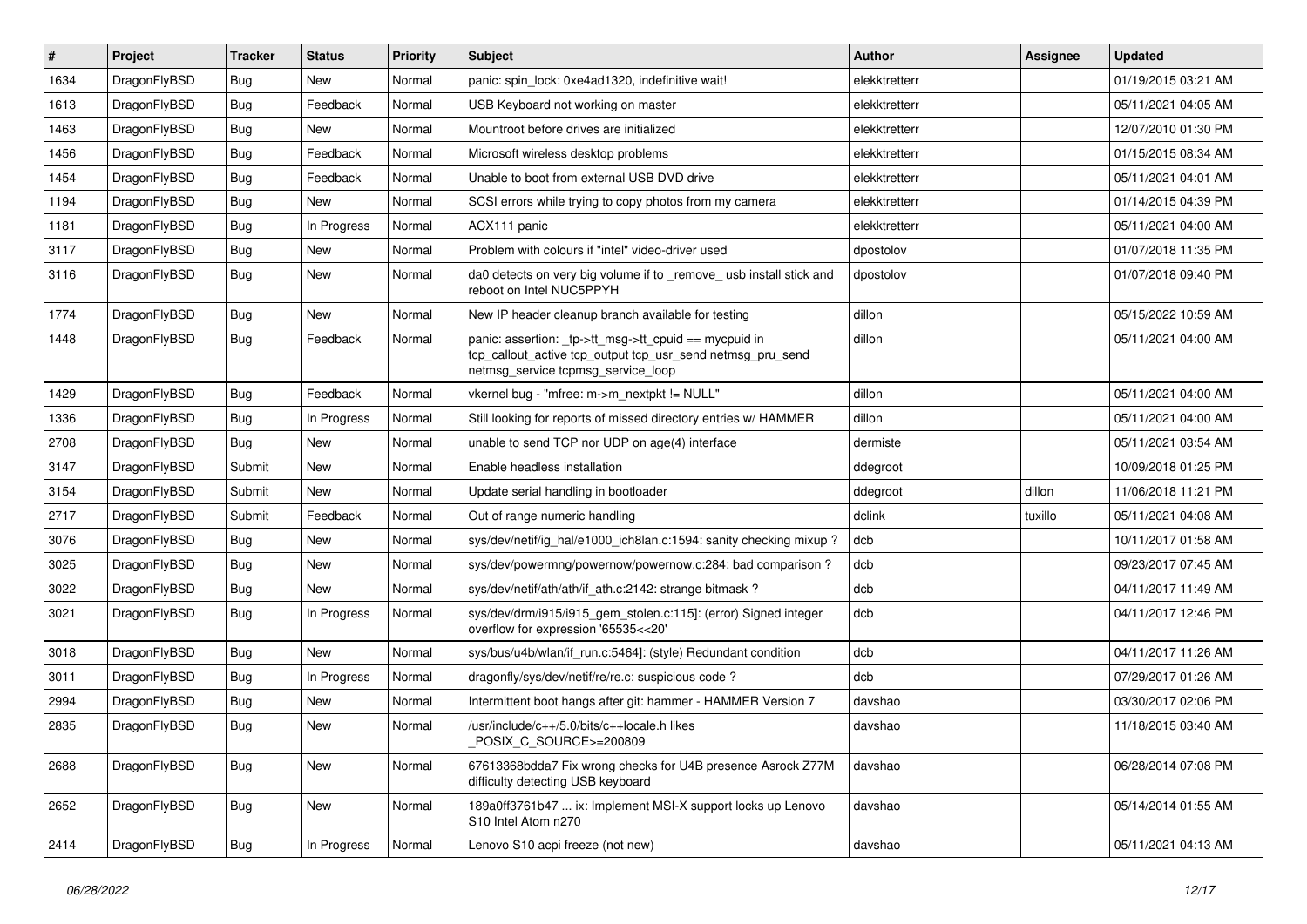| #    | Project      | <b>Tracker</b> | <b>Status</b> | Priority | <b>Subject</b>                                                                               | Author     | Assignee | <b>Updated</b>      |
|------|--------------|----------------|---------------|----------|----------------------------------------------------------------------------------------------|------------|----------|---------------------|
| 3031 | DragonFlyBSD | Submit         | In Progress   | Normal   | Update drm/radeon to Linux 4.7.10 as much as possible                                        | davshao    | ftigeot  | 08/19/2021 12:33 PM |
| 3145 | DragonFlyBSD | Submit         | In Progress   | Normal   | Update libelf to FreeBSD 12 current and build as base library usable<br>by ports             | davshao    | tuxillo  | 08/20/2021 03:58 PM |
| 3243 | DragonFlyBSD | Bug            | New           | Normal   | SMART status not reported properly for SSD disks                                             | daftaupe   |          | 09/09/2020 11:03 PM |
| 3227 | DragonFlyBSD | Submit         | New           | Normal   | Add HAMMER2 instructions in the installation medium README                                   | daftaupe   |          | 03/26/2020 03:34 PM |
| 2687 | DragonFlyBSD | Bug            | New           | Normal   | natacontrol software RAID in installer                                                       | csmelosky  |          | 06/22/2014 12:03 PM |
| 1307 | DragonFlyBSD | Bug            | In Progress   | Normal   | hammer tid -2 shows unexpected result                                                        | corecode   |          | 10/18/2016 05:29 PM |
| 341  | DragonFlyBSD | Bug            | New           | Normal   | Vinum erroneously repors devices as busy                                                     | corecode   | swildner | 01/21/2012 04:50 AM |
| 1587 | DragonFlyBSD | Bug            | Feedback      | Normal   | can't gdb across fork                                                                        | corecode   | tuxillo  | 05/11/2021 03:54 AM |
| 1584 | DragonFlyBSD | Bug            | In Progress   | Normal   | can't use ssh from jail: debug1: read passphrase: can't open<br>/dev/tty: Device busy        | corecode   | tuxillo  | 05/11/2021 03:53 AM |
| 1583 | DragonFlyBSD | Bug            | In Progress   | Normal   | panic: assertion: cursor->trans->sync_lock_refs > 0 in<br>hammer_recover_cursor              | corecode   | tuxillo  | 05/11/2021 03:53 AM |
| 1556 | DragonFlyBSD | Bug            | New           | Normal   | many processes stuck in "hmrrcm", system unusable                                            | corecode   | tuxillo  | 05/11/2021 03:52 AM |
| 1547 | DragonFlyBSD | Bug            | In Progress   | Normal   | disklabel64 automatic sizing                                                                 | corecode   | tuxillo  | 05/11/2021 03:52 AM |
| 1528 | DragonFlyBSD | Bug            | In Progress   | Normal   | ktrace does not show proper return values for pipe(2)                                        | corecode   | tuxillo  | 05/11/2021 03:52 AM |
| 1475 | DragonFlyBSD | Bug            | In Progress   | Normal   | kernel blocks with low memory and syscons setting a high res mode<br>/ scrollback            | corecode   | tuxillo  | 05/11/2021 03:52 AM |
| 1474 | DragonFlyBSD | Bug            | <b>New</b>    | Normal   | ithread 1 unexpectedly rescheduled                                                           | corecode   | tuxillo  | 05/11/2021 03:52 AM |
| 1469 | DragonFlyBSD | Bug            | In Progress   | Normal   | Hammer history security concern                                                              | corecode   | tuxillo  | 05/11/2021 03:52 AM |
| 1442 | DragonFlyBSD | Bug            | <b>New</b>    | Normal   | blocking SIGSEGV and triggering a segment violation produces an<br>all CPU consuming process | corecode   | tuxillo  | 05/11/2021 03:52 AM |
| 1440 | DragonFlyBSD | Bug            | <b>New</b>    | Normal   | ptrace/gdb doesn't work after process blocks SIGTRAP                                         | corecode   | tuxillo  | 05/11/2021 03:52 AM |
| 1287 | DragonFlyBSD | <b>Bug</b>     | Feedback      | Normal   | altg configuration doesn't work                                                              | corecode   | tuxillo  | 05/11/2021 03:51 AM |
| 1030 | DragonFlyBSD | <b>Bug</b>     | In Progress   | Normal   | msdosfs umount panic                                                                         | corecode   | tuxillo  | 05/11/2021 03:51 AM |
| 911  | DragonFlyBSD | <b>Bug</b>     | Feedback      | Normal   | kldload/kernel linker can exceed malloc reserve and panic system                             | corecode   | tuxillo  | 05/11/2021 03:51 AM |
| 901  | DragonFlyBSD | <b>Bug</b>     | Feedback      | Normal   | route show needs to get data from all cpus                                                   | corecode   | tuxillo  | 05/11/2021 03:50 AM |
| 847  | DragonFlyBSD | <b>Bug</b>     | Feedback      | Normal   | processes getting stuck on mount point                                                       | corecode   | tuxillo  | 05/11/2021 03:50 AM |
| 781  | DragonFlyBSD | <b>Bug</b>     | In Progress   | Normal   | fdisk uses wrong geometry on usb flash drives                                                | corecode   | tuxillo  | 05/11/2021 03:50 AM |
| 742  | DragonFlyBSD | <b>Bug</b>     | In Progress   | Normal   | umount problems with multiple mounts                                                         | corecode   | tuxillo  | 06/25/2022 04:02 AM |
| 731  | DragonFlyBSD | <b>Bug</b>     | New           | Normal   | system freeze on "slice too large"                                                           | corecode   | tuxillo  | 06/25/2022 04:01 AM |
| 1481 | DragonFlyBSD | <b>Bug</b>     | Feedback      | Normal   | panic: assertion: kva_p(buf) in soopt_from_kbuf (after ipfw pipe<br>show, 2.2.1-R)           | combiner   |          | 05/11/2021 04:01 AM |
| 3280 | DragonFlyBSD | <b>Bug</b>     | <b>New</b>    | Normal   | KMS console and i915(4) not working in 6.0                                                   | cmusser    |          | 07/10/2021 03:35 AM |
| 3139 | DragonFlyBSD | <b>Bug</b>     | New           | Normal   | USB Mouse Does Not Work in DragonflyBSD guest on VirtualBox                                  | chiguy1256 |          | 06/24/2018 10:14 PM |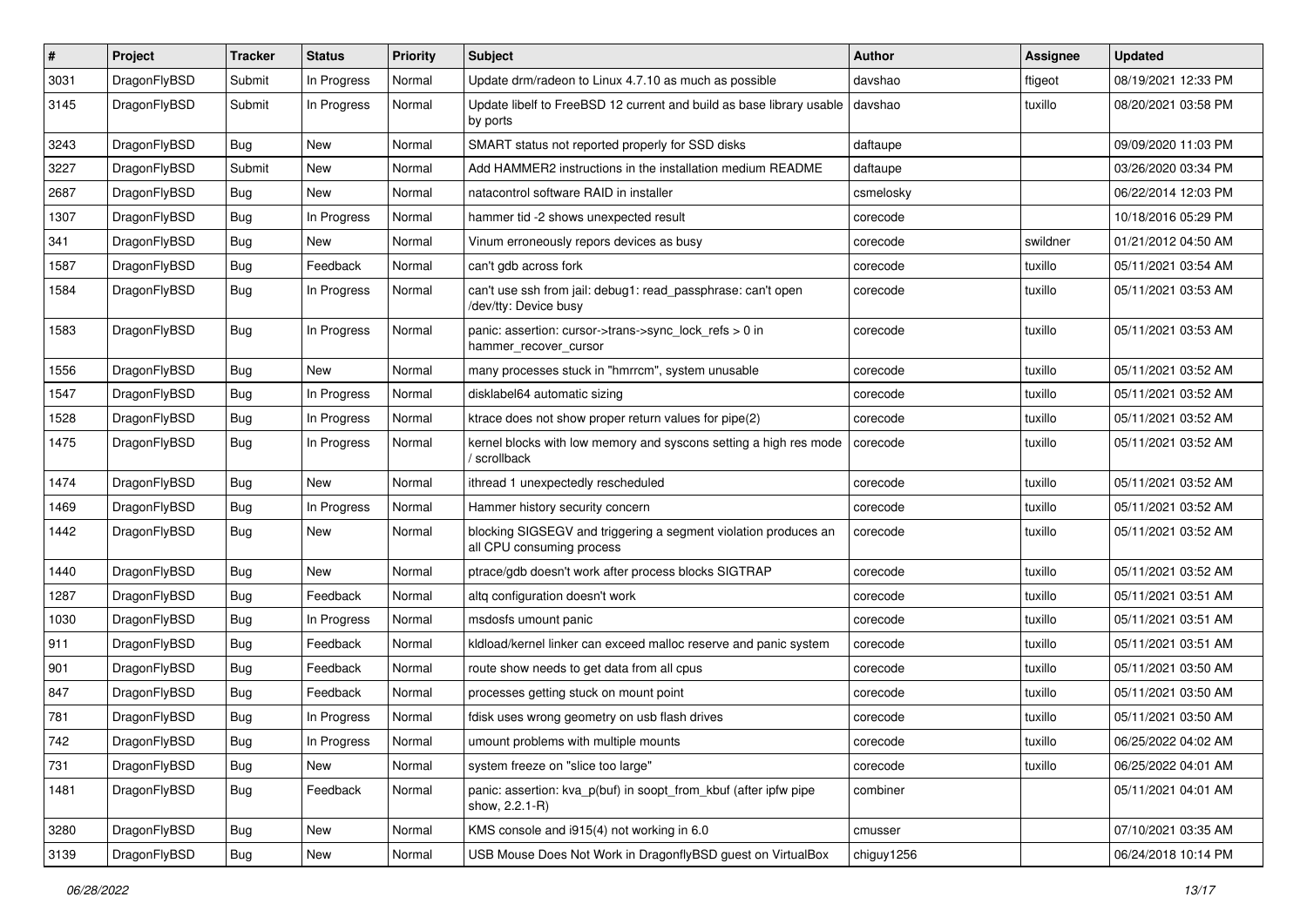| $\sharp$ | Project      | <b>Tracker</b> | <b>Status</b> | <b>Priority</b> | Subject                                                                                                                      | Author             | <b>Assignee</b> | <b>Updated</b>      |
|----------|--------------|----------------|---------------|-----------------|------------------------------------------------------------------------------------------------------------------------------|--------------------|-----------------|---------------------|
| 3143     | DragonFlyBSD | <b>Bug</b>     | New           | Normal          | assertion "0" failed in hammer2 inode xop chain sync                                                                         | cbin               |                 | 07/18/2018 12:50 PM |
| 1618     | DragonFlyBSD | <b>Bug</b>     | Feedback      | Normal          | collision for 'struct pmap' when using RPC and <sys user.h=""></sys>                                                         | carenas            |                 | 05/11/2021 04:05 AM |
| 2319     | DragonFlyBSD | <b>Bug</b>     | New           | Normal          | crypt/passwd forward compat                                                                                                  | c.turner1          |                 | 02/28/2012 12:39 PM |
| 2265     | DragonFlyBSD | <b>Bug</b>     | New           | Normal          | mbsrtowcs does not properly handle invalid mbstate_t in ps                                                                   | c.turner1          | swildner        | 01/10/2012 07:56 PM |
| 2115     | DragonFlyBSD | <b>Bug</b>     | <b>New</b>    | Normal          | [msk] system freeze after receive some paquet                                                                                | bsdsx              |                 | 08/22/2011 10:22 AM |
| 1521     | DragonFlyBSD | <b>Bug</b>     | Feedback      | Normal          | amd64 2.4 livecd won't mount root at boot                                                                                    | bolapara           |                 | 01/28/2018 03:45 AM |
| 1594     | DragonFlyBSD | <b>Bug</b>     | New           | Normal          | Kernel panic during boot from Live CD on Dell E6400                                                                          | bodie              |                 | 05/11/2021 03:54 AM |
| 3110     | DragonFlyBSD | <b>Bug</b>     | <b>New</b>    | Normal          | crash with ipfw3 under load                                                                                                  | bnegre82           |                 | 12/09/2017 06:22 AM |
| 3284     | DragonFlyBSD | <b>Bug</b>     | New           | Normal          | Wrong towlower() result for U+038A                                                                                           | bhaible            |                 | 07/10/2021 03:34 AM |
| 3283     | DragonFlyBSD | <b>Bug</b>     | <b>New</b>    | Normal          | mknodat() cannot create FIFOs                                                                                                | bhaible            |                 | 07/10/2021 03:34 AM |
| 3282     | DragonFlyBSD | <b>Bug</b>     | New           | Normal          | unexpected errno value from fopen()                                                                                          | bhaible            |                 | 07/10/2021 03:34 AM |
| 3281     | DragonFlyBSD | <b>Bug</b>     | New           | Normal          | Crash after leaving unattended for a while                                                                                   | bhaible            |                 | 07/10/2021 03:32 AM |
| 1718     | DragonFlyBSD | <b>Bug</b>     | Feedback      | Normal          | IDE disk drive not detected by x86 64 2.6.1 Live CD                                                                          | bcox               |                 | 11/27/2021 08:25 AM |
| 331      | DragonFlyBSD | Bug            | In Progress   | Normal          | ftpsesame (aka Bridging S01E03)                                                                                              | bastyaelvtars      |                 | 03/09/2013 12:28 PM |
| 2107     | DragonFlyBSD | Bug            | <b>New</b>    | Normal          | 2.10.1 sata dvd drive issue                                                                                                  | ausppc             |                 | 07/31/2011 08:41 PM |
| 3278     | DragonFlyBSD | <b>Bug</b>     | <b>New</b>    | Normal          | Second screen image is distorted                                                                                             | arcade@b1t.name    |                 | 07/10/2021 03:36 AM |
| 3209     | DragonFlyBSD | <b>Bug</b>     | New           | Normal          | svc has some minor bugs                                                                                                      | arcade@b1t.name    |                 | 10/24/2019 09:08 AM |
| 2520     | DragonFlyBSD | Bug            | <b>New</b>    | Normal          | panic: assertion "IS_SERIALIZED((ifp->if_serializer))" failed in<br>if default serialize assert at /usr/src/sys/net/if.c:437 | ano                |                 | 03/09/2013 12:14 AM |
| 2329     | DragonFlyBSD | Bug            | <b>New</b>    | Normal          | ibm x3550 & acpi                                                                                                             | ano                |                 | 06/03/2014 11:37 AM |
| 1921     | DragonFlyBSD | Bug            | In Progress   | Normal          | we miss mlockall                                                                                                             | alexh              | tuxillo         | 06/18/2022 04:08 AM |
| 1824     | DragonFlyBSD | Bug            | Feedback      | Normal          | kernel panic, x86, 2.7.3.859.ge5104                                                                                          | akirchhoff135014   |                 | 03/10/2013 07:49 AM |
| 2210     | DragonFlyBSD | <b>Bug</b>     | New           | Normal          | Bugtracker cannot assign default project for new users                                                                       | ahuete.devel       |                 | 11/17/2011 11:30 AM |
| 3301     | DragonFlyBSD | <b>Bug</b>     | New           | Normal          | Gkrellm from the packages is not showing logged in users in main<br>window, logged in users always $== 0$                    | adrian             |                 | 01/08/2022 04:24 AM |
| 3300     | DragonFlyBSD | <b>Bug</b>     | New           | Normal          | Running Xvnc from TigerVNC package through the INETD daemon<br>in TCP WAIT mode fails hard                                   | adrian             |                 | 01/08/2022 04:25 AM |
| 3299     | DragonFlyBSD | Bug            | In Progress   | Normal          | DragonFlyBSD reports utterly wrong uptime (most of the time, right<br>after booting in)                                      | adrian             |                 | 11/11/2021 01:43 PM |
| 2250     | DragonFlyBSD | <b>Bug</b>     | New           | Normal          | Kernel panic                                                                                                                 | adamk              |                 | 11/23/2018 01:10 AM |
| 1941     | DragonFlyBSD | <b>Bug</b>     | New           | Normal          | wlan config crash                                                                                                            | abandon.every.hope |                 | 12/24/2010 07:54 PM |
| 2852     | DragonFlyBSD | <b>Bug</b>     | New           | Normal          | Hammer File System - hangs on undo during system boot / mount -<br>will not recover on DragonFlyBSD newer than 3.6.0         | abale              |                 | 05/11/2021 04:07 AM |
| 3120     | DragonFlyBSD | <b>Bug</b>     | New           | Normal          | Intel AC 8260 firmware does not load                                                                                         | Vintodrimmer       |                 | 08/28/2018 03:30 AM |
| 3219     | DragonFlyBSD | Bug            | New           | Normal          | x11/xorg port can not be build                                                                                               | <b>UlasSAYGIN</b>  |                 | 03/31/2020 08:57 AM |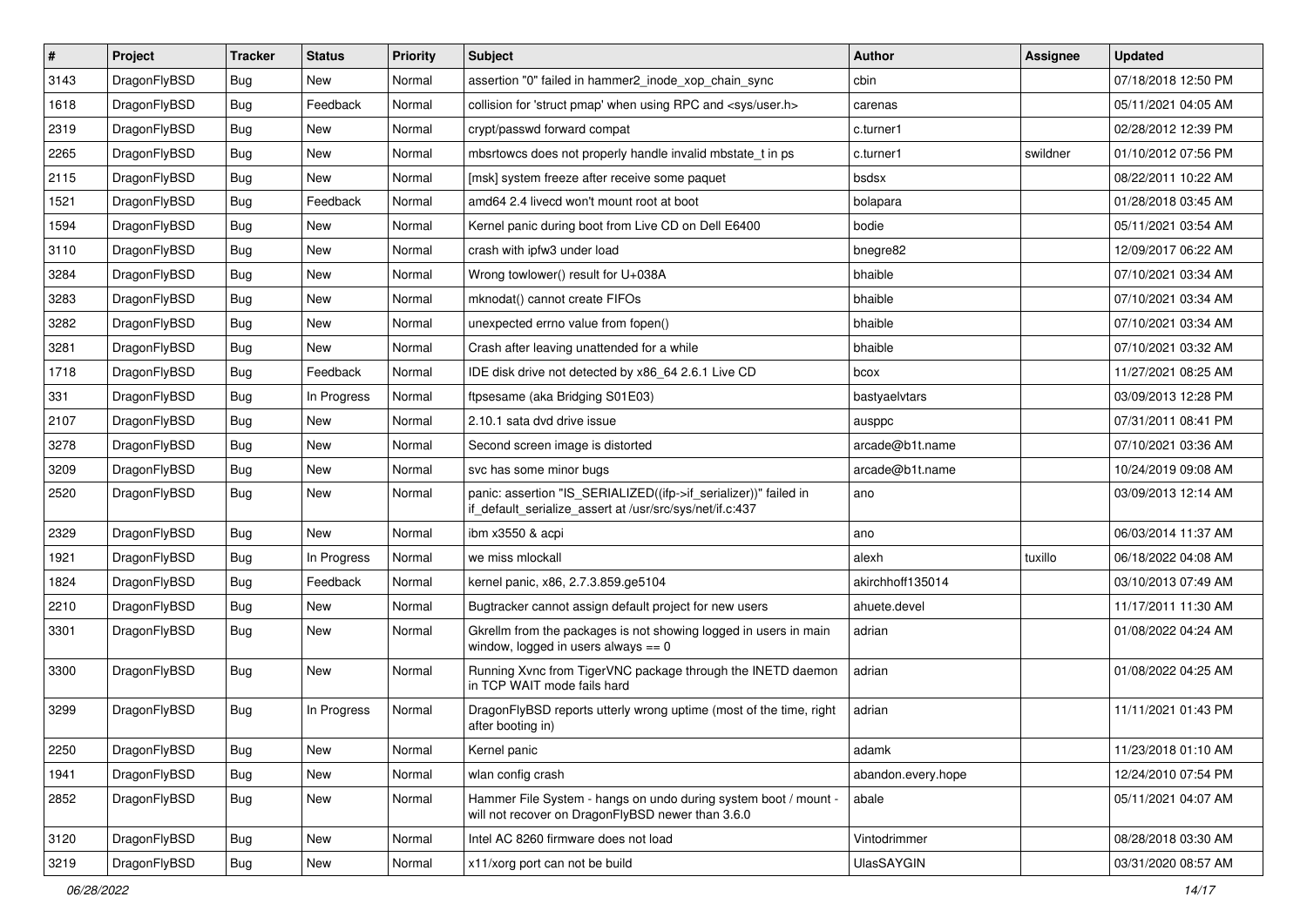| $\pmb{\#}$ | Project      | <b>Tracker</b> | <b>Status</b> | <b>Priority</b> | <b>Subject</b>                                                                                            | <b>Author</b>     | <b>Assignee</b> | <b>Updated</b>      |
|------------|--------------|----------------|---------------|-----------------|-----------------------------------------------------------------------------------------------------------|-------------------|-----------------|---------------------|
| 2595       | DragonFlyBSD | Bug            | New           | Normal          | DragonFly 3.4.3 crashes on SUN Blade X6250 with Qlogic ISP 2432<br>FC card                                | Turvamies         |                 | 10/07/2013 11:53 AM |
| 2493       | DragonFlyBSD | <b>Bug</b>     | New           | Normal          | vidcontrol: invalid video mode name                                                                       | Svarov            |                 | 01/24/2013 09:55 AM |
| 1246       | DragonFlyBSD | Bug            | New           | Normal          | bad resolution (monitor desync) with livedvd                                                              | Przem0l           |                 | 02/18/2014 06:29 AM |
| 3006       | DragonFlyBSD | Bug            | New           | Normal          | boot0cfg: panic in kern_udev.c in function _udev_dict_set_cstr when<br>installing in VirtualBox           | MichiGreat        |                 | 04/01/2017 02:22 PM |
| 2453       | DragonFlyBSD | <b>Bug</b>     | <b>New</b>    | Normal          | panic: assertion "gd->gd_spinlocks == 0" failed                                                           | Johannes.Hofmann  |                 | 11/12/2012 12:54 PM |
| 1850       | DragonFlyBSD | Bug            | New           | Normal          | volume-add on hammer root fs panic                                                                        | Johannes.Hofmann  |                 | 04/18/2019 04:27 AM |
| 1700       | DragonFlyBSD | Submit         | In Progress   | Normal          | skip boot2 menu on <enter></enter>                                                                        | Johannes.Hofmann  | tuxillo         | 05/15/2022 08:35 AM |
| 2620       | DragonFlyBSD | Bug            | New           | Normal          | moused problem                                                                                            | FilippoMo         |                 | 12/20/2013 10:32 AM |
| 2618       | DragonFlyBSD | Bug            | New           | Normal          | mouse problem on RELEASE-3_6_0                                                                            | FilippoMo         |                 | 12/20/2013 03:26 AM |
| 2617       | DragonFlyBSD | Bug            | Feedback      | Normal          | Possible issue with wireless mouse on 3.6 release                                                         | FilippoMo         |                 | 01/14/2015 03:42 PM |
| 989        | DragonFlyBSD | Bug            | New           | Normal          | installer/fdisk trouble with wrapped values                                                               | Discodestroyer    |                 | 02/18/2014 06:27 AM |
| 2806       | DragonFlyBSD | <b>Bug</b>     | New           | Normal          | failed to configure a link-local address on ath0 (errno = 22)                                             | Chingyuan         |                 | 05/25/2021 01:00 AM |
| 3041       | DragonFlyBSD | Submit         | <b>New</b>    | Normal          | firmware: Remove embedding of multiple images in one module.                                              | Anonymous         |                 | 12/25/2020 02:15 AM |
| 2297       | DragonFlyBSD | Bug            | New           | Normal          | strange NFS (client) error messages / problems                                                            | Anonymous         |                 | 02/19/2012 02:59 PM |
| 2292       | DragonFlyBSD | Bug            | <b>New</b>    | Normal          | re interface with jumbo frames (mtu larger than 1500) hangs after<br>some traffic                         | Anonymous         |                 | 01/31/2012 12:11 AM |
| 2052       | DragonFlyBSD | <b>Bug</b>     | New           | Normal          | Kernel panic: CPU APIC ID out of range                                                                    | Anonymous         |                 | 05/02/2011 11:06 AM |
| 1695       | DragonFlyBSD | Bug            | <b>New</b>    | Normal          | NFS-related system breakdown                                                                              | Anonymous         |                 | 04/10/2014 12:35 AM |
| 1398       | DragonFlyBSD | Submit         | In Progress   | Normal          | hdestroy(3) restricts hash key to point to malloc'ed space                                                | Anonymous         |                 | 08/20/2021 04:06 PM |
| 2438       | DragonFlyBSD | Submit         | Feedback      | Normal          | <b>TRIM</b> fixes                                                                                         | Anonymous         | tuxillo         | 05/11/2021 03:45 AM |
| 1397       | DragonFlyBSD | Bug            | Feedback      | Normal          | jobs -I output inconsistency when called from script                                                      | Anonymous         | tuxillo         | 05/15/2022 05:07 AM |
| 1390       | DragonFlyBSD | Bug            | In Progress   | Normal          | Use id_t type for {get,set}priority()                                                                     | Anonymous         | tuxillo         | 07/05/2019 02:18 AM |
| 2797       | DragonFlyBSD | Bug            | In Progress   | Low             | vkernels with & without machdep.pmap_mmu_optimize                                                         | yellowrabbit2010  |                 | 11/27/2021 08:06 AM |
| 2252       | DragonFlyBSD | <b>Bug</b>     | New           | Low             | snd hda not useable if loaded via /boot/loader.conf                                                       | xbit              | swildner        | 12/14/2011 12:23 AM |
| 293        | DragonFlyBSD | <b>Bug</b>     | Feedback      | Low             | Various updates to the handbook                                                                           | victor            | victor          | 03/10/2013 04:46 AM |
| 2636       | DragonFlyBSD | Bug            | Feedback      | Low             | Add -x flag to iostat (a la solaris)                                                                      | tuxillo           |                 | 05/11/2021 04:07 AM |
| 2631       | DragonFlyBSD | Bug            | In Progress   | Low             | Verify library versioning current with full package build and switch it<br>on (after publishing packages) | tuxillo           |                 | 05/11/2021 04:06 AM |
| 1819       | DragonFlyBSD | <b>Bug</b>     | In Progress   | Low             | truss - Major revamping task list                                                                         | tuxillo           | tuxillo         | 11/27/2021 08:45 AM |
| 2931       | DragonFlyBSD | <b>Bug</b>     | New           | Low             | 'gdb' of 'vkernel' unable to print backtrace                                                              | tofergus          |                 | 07/26/2016 01:51 PM |
| 285        | DragonFlyBSD | <b>Bug</b>     | Feedback      | Low             | interrupt latency with re without ip address configured                                                   | thomas.nikolajsen |                 | 02/20/2014 10:30 AM |
| 1127       | DragonFlyBSD | <b>Bug</b>     | Feedback      | Low             | cdrom drive not detected                                                                                  | tgr               | corecode        | 01/15/2015 08:55 AM |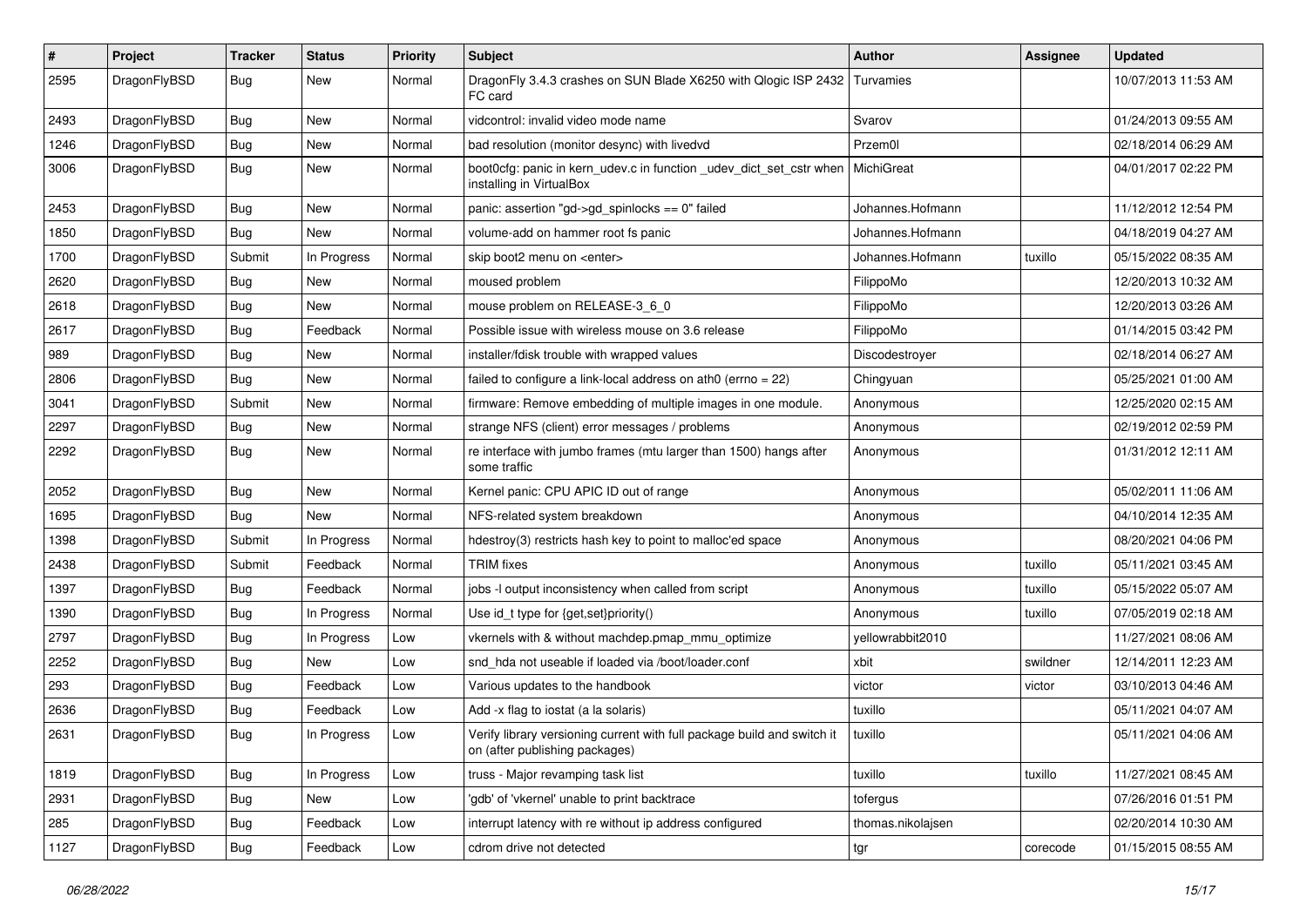| #    | Project      | <b>Tracker</b> | <b>Status</b> | <b>Priority</b> | Subject                                                                                                       | Author             | Assignee | <b>Updated</b>      |
|------|--------------|----------------|---------------|-----------------|---------------------------------------------------------------------------------------------------------------|--------------------|----------|---------------------|
| 2020 | DragonFlyBSD | <b>Bug</b>     | New           | Low             | Port brcm80211 driver from Linux to DragonFly BSD                                                             | studer             |          | 03/05/2011 10:54 PM |
| 2887 | DragonFlyBSD | Bug            | New           | Low             | Missing extattr_namespace_to_string and<br>extattr_string_to_namespace functions                              | rubenk             |          | 02/06/2016 05:09 AM |
| 600  | DragonFlyBSD | Bug            | New           | Low             | /sys/libkern/karc4random                                                                                      | robin carey5       | profmakx | 01/19/2015 03:07 AM |
| 2675 | DragonFlyBSD | Bug            | New           | Low             | Ultimate N WiFi Link 5300 get iwn_intr: fatal firmware error on 5GHz                                          | revuwa             |          | 05/11/2021 04:07 AM |
| 2552 | DragonFlyBSD | <b>Bug</b>     | New           | Low             | hammer recovery should indicate progress                                                                      | phma               |          | 05/03/2013 12:13 AM |
| 3107 | DragonFlyBSD | <b>Bug</b>     | New           | Low             | ACPI interrupt storm when loading i915 on Lenovo T460                                                         | oyvinht            |          | 07/15/2020 07:01 AM |
| 679  | DragonFlyBSD | <b>Bug</b>     | New           | Low             | Netgraph backward compatibility for old *LEN constants                                                        | nant               | nant     | 02/18/2014 05:45 AM |
| 2529 | DragonFlyBSD | <b>Bug</b>     | New           | Low             | Sundance network adapter is not detected and attached                                                         | kworr              |          | 03/25/2013 02:29 AM |
| 3228 | DragonFlyBSD | Bug            | <b>New</b>    | Low             | pfi kif unref: state refcount $\leq$ 0 in dmesg                                                               | justin             |          | 03/05/2021 06:39 AM |
| 385  | DragonFlyBSD | <b>Bug</b>     | Feedback      | Low             | Mail archive address removal                                                                                  | justin             | justin   | 03/09/2013 11:24 AM |
| 2680 | DragonFlyBSD | <b>Bug</b>     | New           | Low             | boot0cfg update makes box unbootable                                                                          | herrgard           |          | 06/10/2014 06:02 AM |
| 1982 | DragonFlyBSD | <b>Bug</b>     | New           | Low             | There is no linuxulator on x86-64                                                                             | herrgard           |          | 05/31/2022 02:25 PM |
| 1313 | DragonFlyBSD | <b>Bug</b>     | New           | Low             | Signal code in kernel needs major overhaul (signal queues,<br>si code, si addr)                               | hasso              |          | 05/11/2021 04:00 AM |
| 1532 | DragonFlyBSD | Bug            | New           | Low             | jemalloc doesn't work on DragonFly                                                                            | hasso              | ∣sjg     | 08/02/2011 01:14 AM |
| 1428 | DragonFlyBSD | <b>Bug</b>     | Feedback      | Low             | POSIX.1e implementation is too old                                                                            | hasso              | tuxillo  | 05/11/2021 04:00 AM |
| 2095 | DragonFlyBSD | Bug            | New           | Low             | Running installer post-install: Unsupported DFUI transport "                                                  | greenrd            |          | 06/26/2011 09:20 AM |
| 2403 | DragonFlyBSD | <b>Bug</b>     | New           | Low             | newfs -E doesn't handle /dev/serno device names properly                                                      | ftigeot            |          | 08/17/2012 05:07 AM |
| 1947 | DragonFlyBSD | <b>Bug</b>     | <b>New</b>    | Low             | GA-880GM-UD2H (rev. 1.3) AHCI fails to detect disks at the end of<br>the RAID controller                      | eocallaghan        |          | 11/27/2021 08:46 AM |
| 2790 | DragonFlyBSD | Submit         | New           | Low             | filedesc softrefs increment code factoring                                                                    | dclink             |          | 02/21/2015 04:00 AM |
| 2721 | DragonFlyBSD | Submit         | Feedback      | Low             | Some few zalloc calls to objcache ones replacements                                                           | dclink             | tuxillo  | 05/11/2021 04:08 AM |
| 3024 | DragonFlyBSD | <b>Bug</b>     | New           | Low             | sys/dev/netif/wi/if_wi.c:1090]: (style) Redundant condition                                                   | dcb                |          | 04/11/2017 11:56 AM |
| 1538 | DragonFlyBSD | <b>Bug</b>     | New           | Low             | mountroot should probe file systems                                                                           | corecode           | alexh    | 11/24/2010 06:35 PM |
| 2859 | DragonFlyBSD | Bug            | New           | Low             | Installer configuration menu always highlights "Select timezone", no<br>matter which step was last completed. | cgag               |          | 12/02/2015 01:54 PM |
| 2858 | DragonFlyBSD | Bug            | New           | Low             | Installer "Local or UTC" question should have "No" selected by<br>default.                                    | cgag               |          | 12/02/2015 01:18 PM |
| 725  | DragonFlyBSD | <b>Bug</b>     | In Progress   | Low             | 'make distribution' fails w/'ro' /usr/obj                                                                     | c.turner           |          | 03/09/2013 01:01 PM |
| 3101 | DragonFlyBSD | <b>Bug</b>     | New           | Low             | PFI CGI install not working in dragonflybsd 5.0.1 USB install                                                 | bnegre82           |          | 05/11/2021 04:14 AM |
| 1882 | DragonFlyBSD | <b>Bug</b>     | New           | Low             | Idea for handling new USB vendor/device codes                                                                 | bmk                |          | 10/20/2010 12:15 PM |
| 3132 | DragonFlyBSD | <b>Bug</b>     | New           | Low             | unifdef mined                                                                                                 | bcallah            |          | 04/26/2018 08:34 PM |
| 1148 | DragonFlyBSD | <b>Bug</b>     | In Progress   | Low             | BCM4311 wireless network adapter detected but not functional                                                  | archimedes.gaviola |          | 05/11/2021 04:00 AM |
| 3311 | DragonFlyBSD | Bug            | New           | Low             | TrueCrypt support may cause kernel crash                                                                      | arcade@b1t.name    |          | 04/29/2022 06:19 AM |